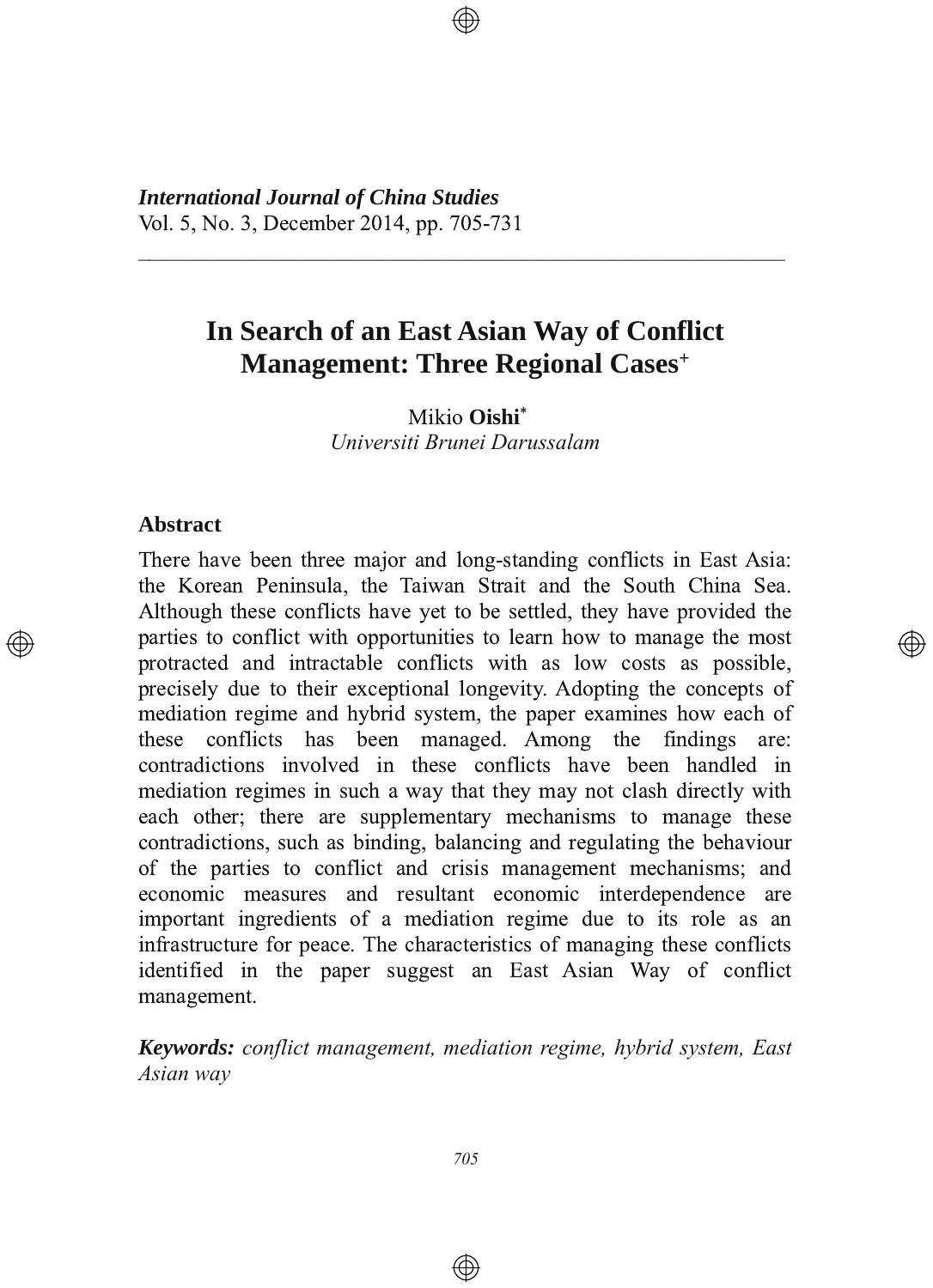### *JEL Classification: F51, F55, F59, N45*

## **1. Introduction**

The three long-standing conflicts in East Asia, i.e., the Korean Peninsula, the Taiwan Strait and the South China Sea (SCS), despite the fact that none of them have been fully settled, have produced multitudes of measures, practices, methods and approaches to peacefully manage conflict, thereby contributing to the "East Asian Peace" which, according to Stein Tønnersson,<sup>1</sup> has been in place in the region since <u>1979.</u>

Among these management efforts are: shifting the arena of conflict from the physical battlefield to the political and international battlefield; mutually guaranteeing space and time in which parties to conflict can more or less freely pursue their own objectives and goals; creating and consolidating economic interdependence between the parties as an infrastructure for peace; allowing the original incompatibilities to transform into new ones that are more manageable or resolvable, to become irrelevant or to dissipate; developing mechanisms to manage crisis that may take place from time to time; forging common understanding and expectation towards each other's behaviour; and economically and politically guaranteeing the survival of the parties that may collapse otherwise with undesirable consequences for security.<sup>2</sup> These management efforts and certain degrees of order in the conflicts as a result can profitably be captured from the standpoint of regional regimes for conflict management, which I would refer to as "mediation" regimes".

Two of the above-mentioned conflicts are the off-shoots of major wars, i.e., the Korean War (June 1950-June 1953) and the Chinese Civil War (March 1946-May 1950), which prompted the formation of the Northeast Asian theatre of the Cold War. On the other hand, the SCS conflict (1970s-present) involves the former parties to the Indochina Wars, which established the Southeast Asian "hot" theatre of the Cold War. These facts suggest the existence of structures of alliance, which are embedded to various degrees in East Asia and tend to maintain the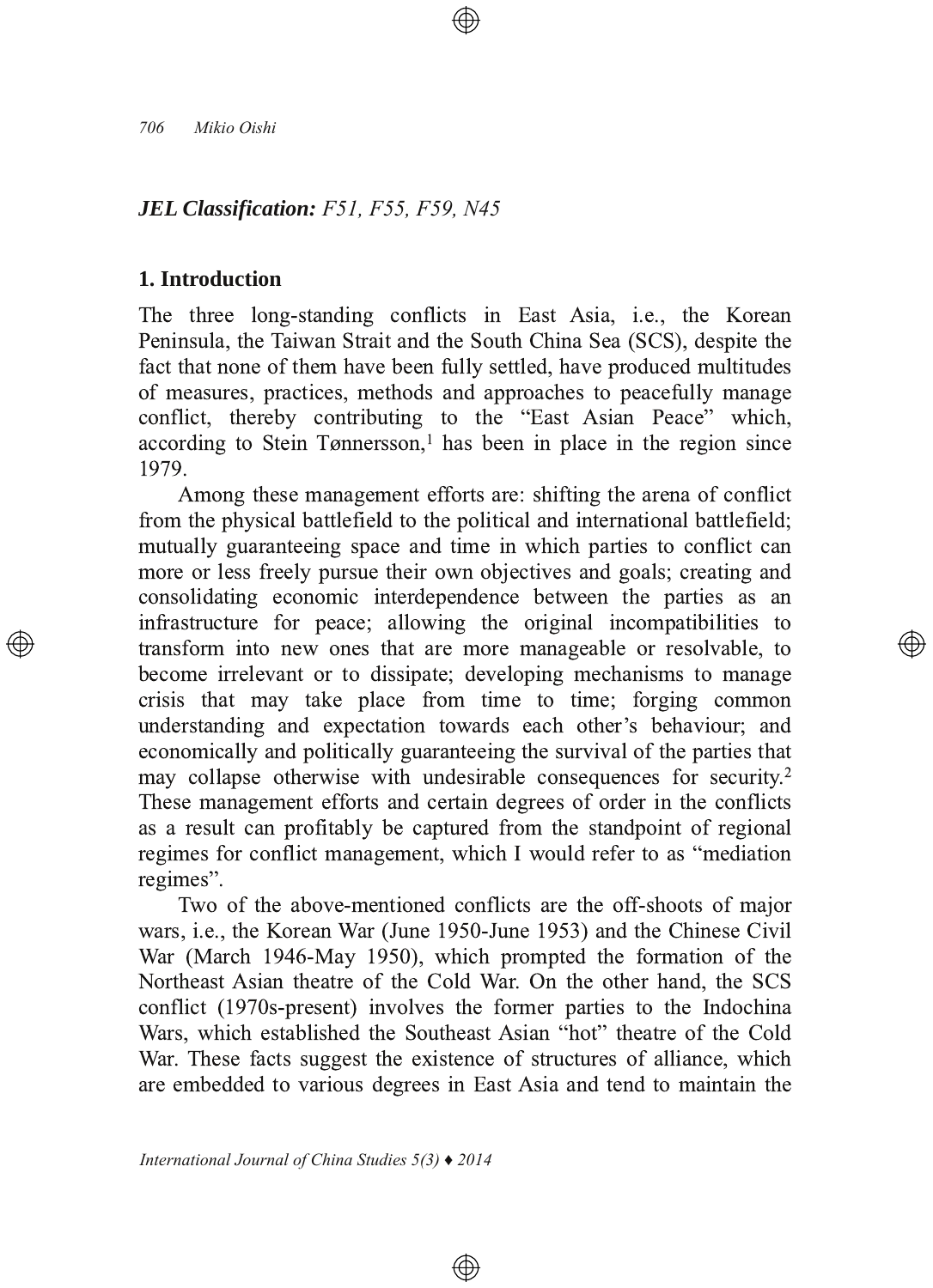regional divisions.

For some time, these alliance structures were more or less submerged under the surface of the East Asian Peace. However apparently, they have been given a new lease of life since the early 2010, especially since US Secretary of State Hilary Clinton declared in July 2010 in Hanoi that the United States had an interest in preserving free navigation in the SCS. Already, an incident and a development that had significant implications for peace and stability in East Asia had taken place earlier, i.e., the US announcement to sell its weapons to Taiwan (January 2010) and the Corvette Cheonan sinking incident between North and South Korea (March 2010).

More new developments followed in the wake of Clinton's statement, such as: a visit by the U.S. Seventh Fleet ships to Vietnam (August 2010); the Senkaku/Diaoyu Islands incident between Japan and China (September 2010); the Yeonpyong Island incident between North and South Korea (November 2010); stand-offs, protests and decisions in/over the South China Sea between China and Vietnam and between China and the Philippines (mid-2010 - present); and enlarged and new US-led joint military exercises and US military manoeuvres in the West Pacific including the East China Sea and the SCS (mid-2010 - present) and the latest Japan-China flare-up over the Senkakus/Diaoyus (September 2012 - present).

These incidents and developments, all involving the US to varying extents, seem to reflect US President Obama's American "Pivot towards" Asia", which was announced in his Canberra speech in November 2011, and may be construed as American moves to drive a wedge among East Asian countries with its own traditional foreign policy approach, *i.e.*, alliance against adversaries and to encircle a rising China.

Several questions are due in this context: How have the mediation regimes for the three long-standing conflicts been developed vis-à-vis the Cold War-based alliances in East Asia? How have the regimes been functioning in managing these conflicts? What are the impacts, if any, of the American Pivot towards Asia that implies re-emerging alliances in East Asia on the existing mediation regimes? How are these regimes responding to the US new moves? Concerning one of mediation

⊕

IJCS Vol. 5 No. 3 (December 2014)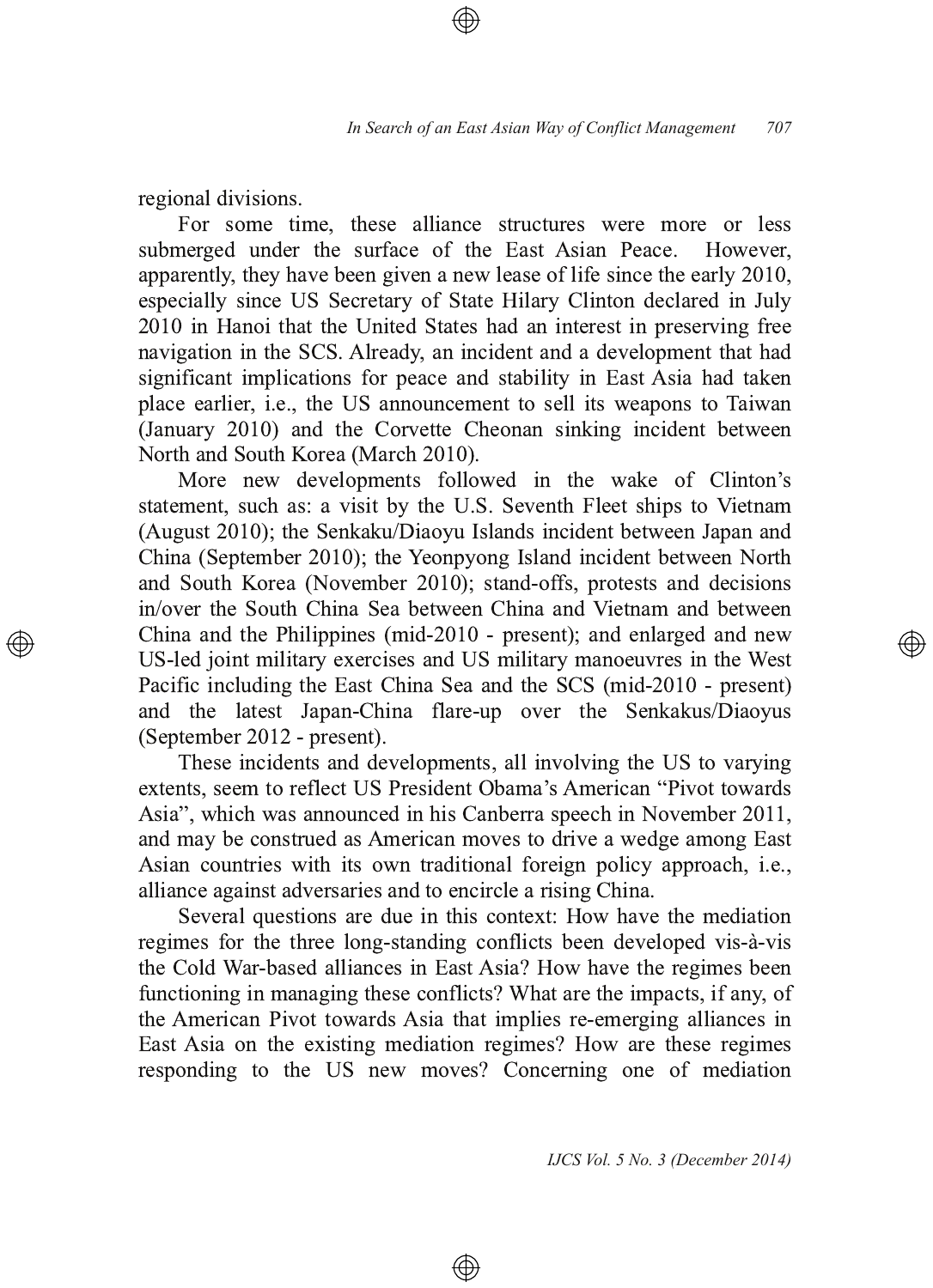regime's functions, *i.e.*, to absorb contradictions and incompatibilities, including external impacts, as will be discussed later in this paper, can these three specific regimes absorb the impacts of the US intervention into the region?

In the following sections, the paper first set up a theoretical framework for the analysis of mechanisms of conflict management included in these mediation regimes. Theories of conflict management and international/regional regime will be adopted for this purpose. The paper then applies the framework to each of the three conflicts to understand how these regimes have managed them. Lastly, the paper looks at how these regimes cope with the US new moves in East Asia, which appear to reflect the re-activation or new formulation of US alliance systems.

### **2. Theoretical Framework: Mediation Regime and Hybrid System**

Building on the general concept of international regime, this section introduces the idea of a "mediation regime" vis-à-vis that of alliance, and sets up a simple model of the two-way transition between an alliance system and a mediation regime system, which is referred to as a hybrid system.

### *2.1. International Regime*

According to Krasner, an international regime can be defined as a set of "principles, norms, rules and decision-making procedures around which actor expectations converge in a given issue-area<sup> $\cdot$ ,  $\cdot$   $\cdot$  As is implied in this</sup> definition, actors, state or non-state, are also essential components of a regime. Its general functions are predictability of the conduct of actors and the resulting reduction of transaction costs, generated by the convergence of "actor expectations".

A constructivist view on a regime emphasizes its regulative and constitutive dimensions, as Hasenclever, Mayer and Rittberger put it, " on the one hand, they [regimes] operate as imperatives requiring states to behave in accordance with certain principles, norms, and rules; on the other hand, they help create a common social world by fixing the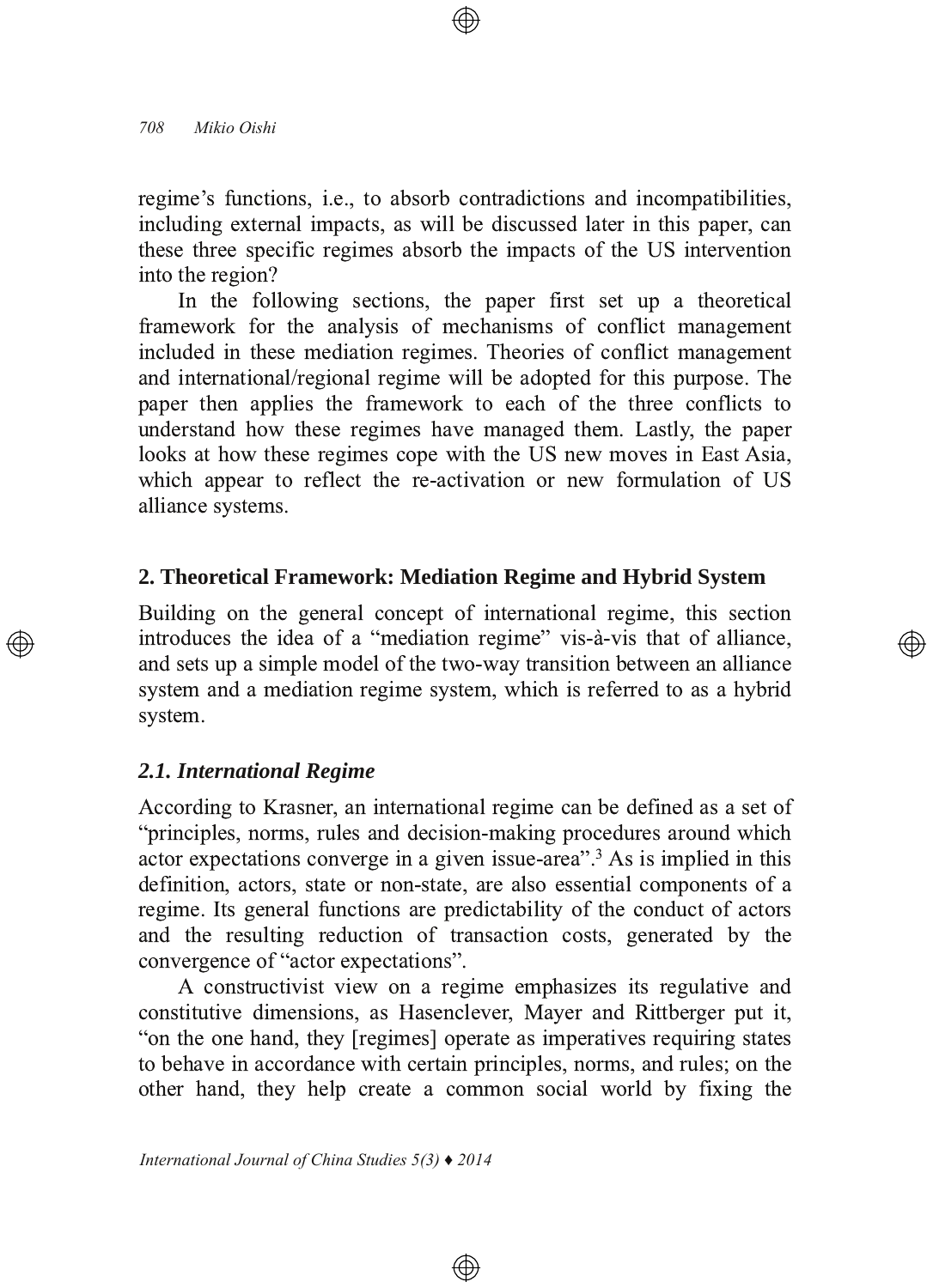

### **Figure 1** The Basic Function of a Mediation Regime

meaning of behavior."<sup>4</sup> Thus, a regime can help actors forge "principled" and shared understandings of desirable and acceptable forms of social behavior"<sup>5</sup> in a given regional context. On the other hand, its constitutive dimension may also help actors reach a shared understanding or definition of the issues themselves, which may have in the beginning been of a contentious nature or plagued with disagreements among actors over their nature.

### *2.2. Mediation Regime*

The concept of a mediation regime can be established by investing an international regime as defined above with more specific functions of conflict management and mediation. Its basic function is to reconcile between contradicting or incompatible positions for integration or co $ext{extence}^6$ , as is shown in Figure 1.

The integration or co-existence is expected to take place inside the regime. Therefore, the regime may run the risk of its own breakup by absorbing into itself contradictions that exist between the parties. Assuming that a mediation regime has been in place for each of the three long-standing conflicts in East Asia, this paper is interested in how the incompatibilities of these conflicts have been handled towards

⊕

*IJCS Vol. 5 No. 3 (December 2014)*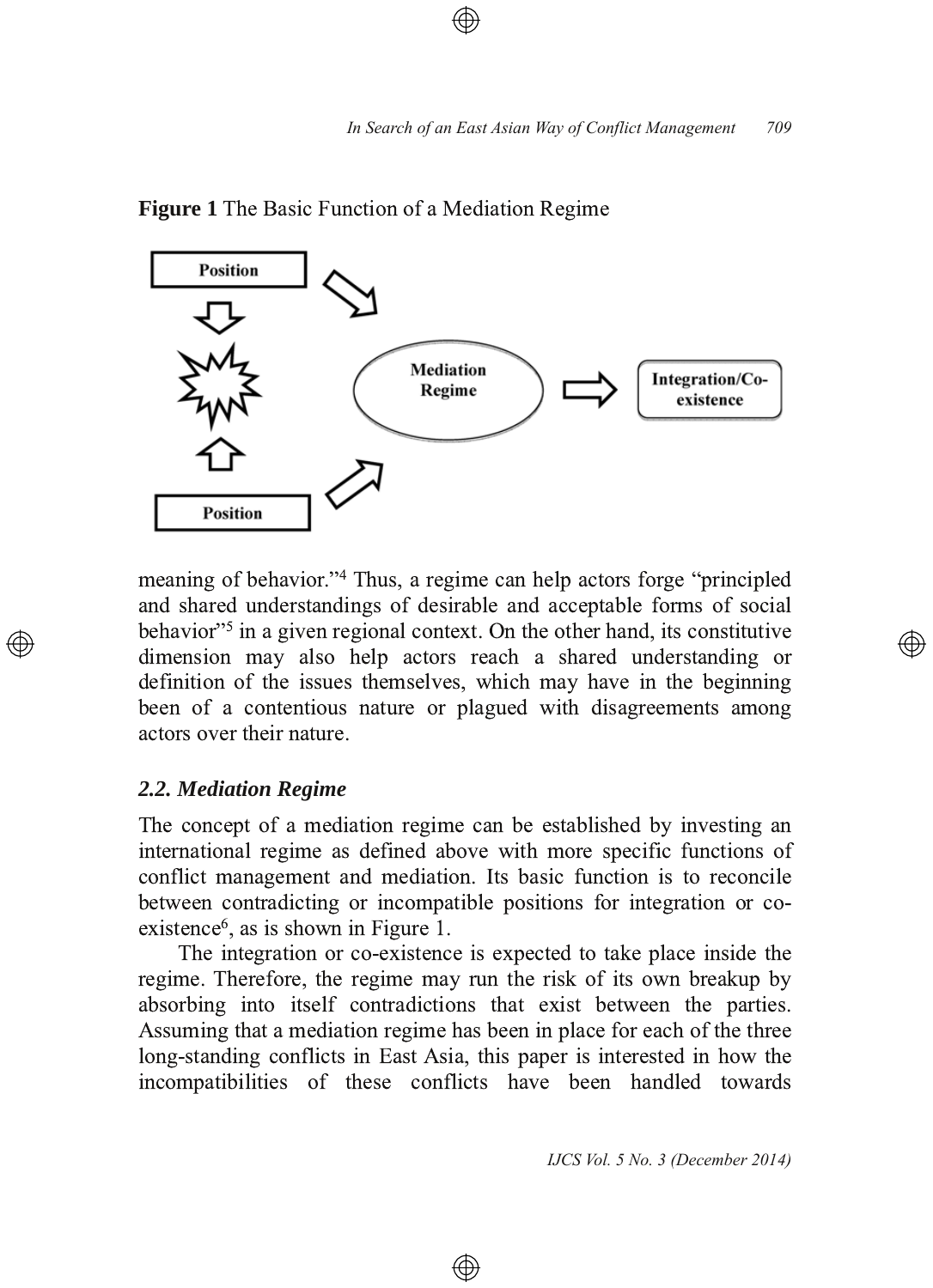integration or co-existence.

In actual conflict situation, it cannot be expected that the integration or co-existence process proceeds smoothly or in a straightforward manner. It is normal that measures are taken haphazardly with sometimes unexpected results. Therefore, the process has ups and downs, going forward and backward, and crises may happen from time to time. For these reasons, a mediation regime needs to possess additional qualities of conflict management.

Firstly, it is necessary to prevent contradictions from prompting the parties to use force in order to achieve their own goals at the cost of others. Regulative qualities of a regime may successfully control the behaviour of the parties by such mechanisms as "institutional binding" and "institutional balancing".<sup>7</sup> In the former, the principles, norms, and rules of a regime may internally bind the parties so that they may not resort to coercive or unilateral actions. The same results may be expected from the latter approach by exploiting the fear of the actors that they may be left out of important interactions or transactions in multilateral settings as a consequence of their own deviant actions. In both approaches, "saving face" can be a powerful element to regulate the behaviour of Asian actors with its accompanying notion of appropriate conduct in particular circumstances.

Secondly, incompatibilities may be able to be transformed into the ones in which altered positions of the parties to conflict are more amenable to integration or co-existence. Even if the original incompatible positions cannot directly be reconciled to each other, their nature or identity may be changed in ways that allow mitigation. Constitutive qualities of a regime may help such transformation by bringing about a change among the parties in the way they define or frame the contradictions that they possess between themselves. Or the contradictions may be mitigated or even cease to be when there are major changes in the parties, such as the leadership change. Such changes may take place within the boundaries of a mediation regime, which may be able to claim a part in the results.

Thirdly, economic measures may be used as powerful components of a mediation regime if the actors in the regime can command sufficient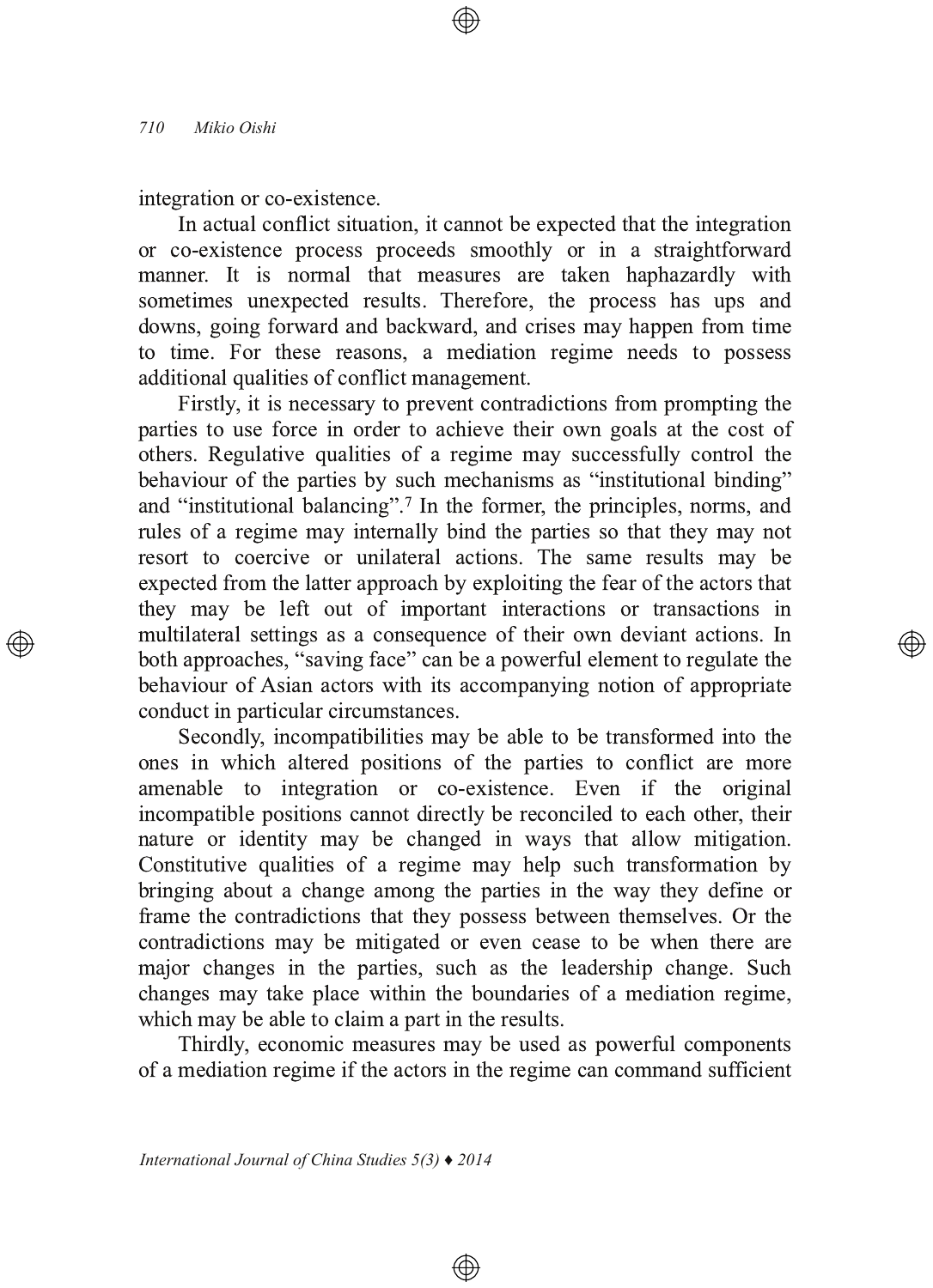economic resources. Economic development stabilize the state parties by turning a "poverty-conflict" vicious circle into a "prosperity-peace" virtuous circle within itself and, thereby, enhancing the legitimacy of the incumbent government, i.e., improving regime security.<sup>8</sup> Moreover, when the state parties initiate and deepen economic interdependence, it can function as an infrastructure for peace by: working as confidencebuilding measures between the parties by means of intensive interactions over economic projects; raising the costs of hostile actions like military operations and thereby exerting powerful influence on the parties for self-restraint; and turning the original incompatibilities of whatever nature less important or even irrelevant in comparison with shared stakes that have newly developed or are developing between the parties.

Lastly, the regime should have a strong crisis management capability. As long as irreconcilable contradictions exist, there is always the possibility that a crisis breaks out despite various mitigating functions of a mediation regime discussed above. The process of the reconciliation, integration or co-existence of contradicting positions is long, and so a mediation regime should be equipped with effective crisis management tools. Obviously, the installation of hotlines between top leaders, civilian or military, is among them. Besides, in a crisis, a mediation regime may fully mobilize its resources, such as emergency meetings, shuttle diplomacy and every means of exerting pressure on the parties concerned, including institutional balancing, so that the crisis may not be escalated into more serious levels, but put under control. Even military deterrence by third party states may be considered as among the options.

### 2.3. Mediation Regime and Alliance

The success in peacefully managing the three long-standing conflicts in East Asia suggests the existence of mediation regimes behind them. As was discussed briefly in Introduction, two of the conflicts have stemmed from the Cold War confrontation, which inevitably involves alliances, and the third conflict, i.e., the South China Sea conflict, includes state parties some of which used to be on different camps of the Cold War confrontation in Southeast Asia. Since the US seems poised to

⊕

IJCS Vol. 5 No. 3 (December 2014)

্⊕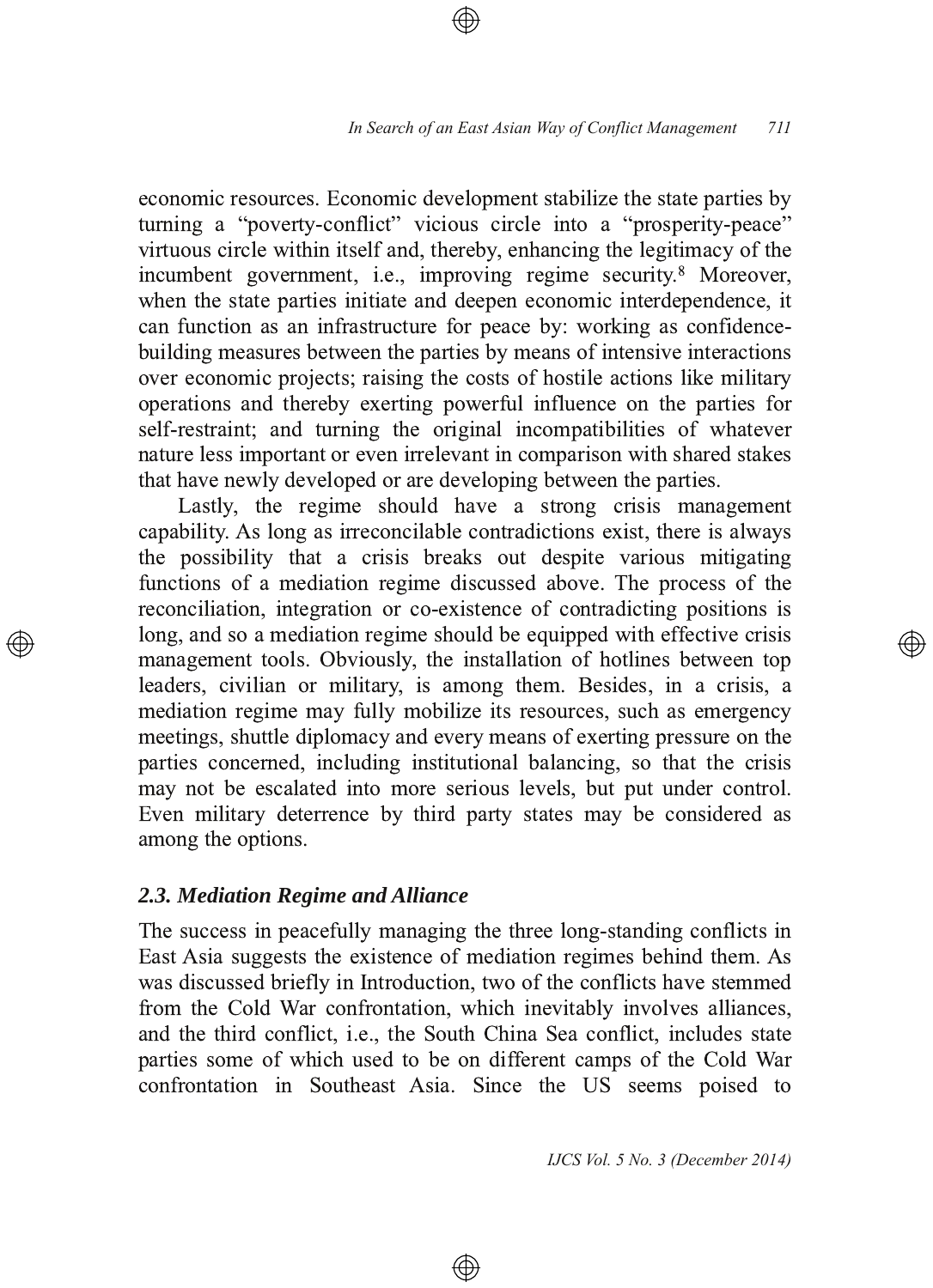$\oplus$ 





 $\bigoplus$ 

resuscitate its alliance-based regional policy in East Asia, it is important to come up with a framework to understand the relationship between alliance and mediation regime and a two- way transition between the two schemes. To capture these issues, this paper sets up a simple model of the alliance complex, mediation regime complex and hybrid complex, as is shown in Figure 2.

The three systems are considered as part of "security complex" in which security interactions take place among actors.<sup>9</sup> The model

⊕

*International Journal of China Studies 5(3) ♦ 2014*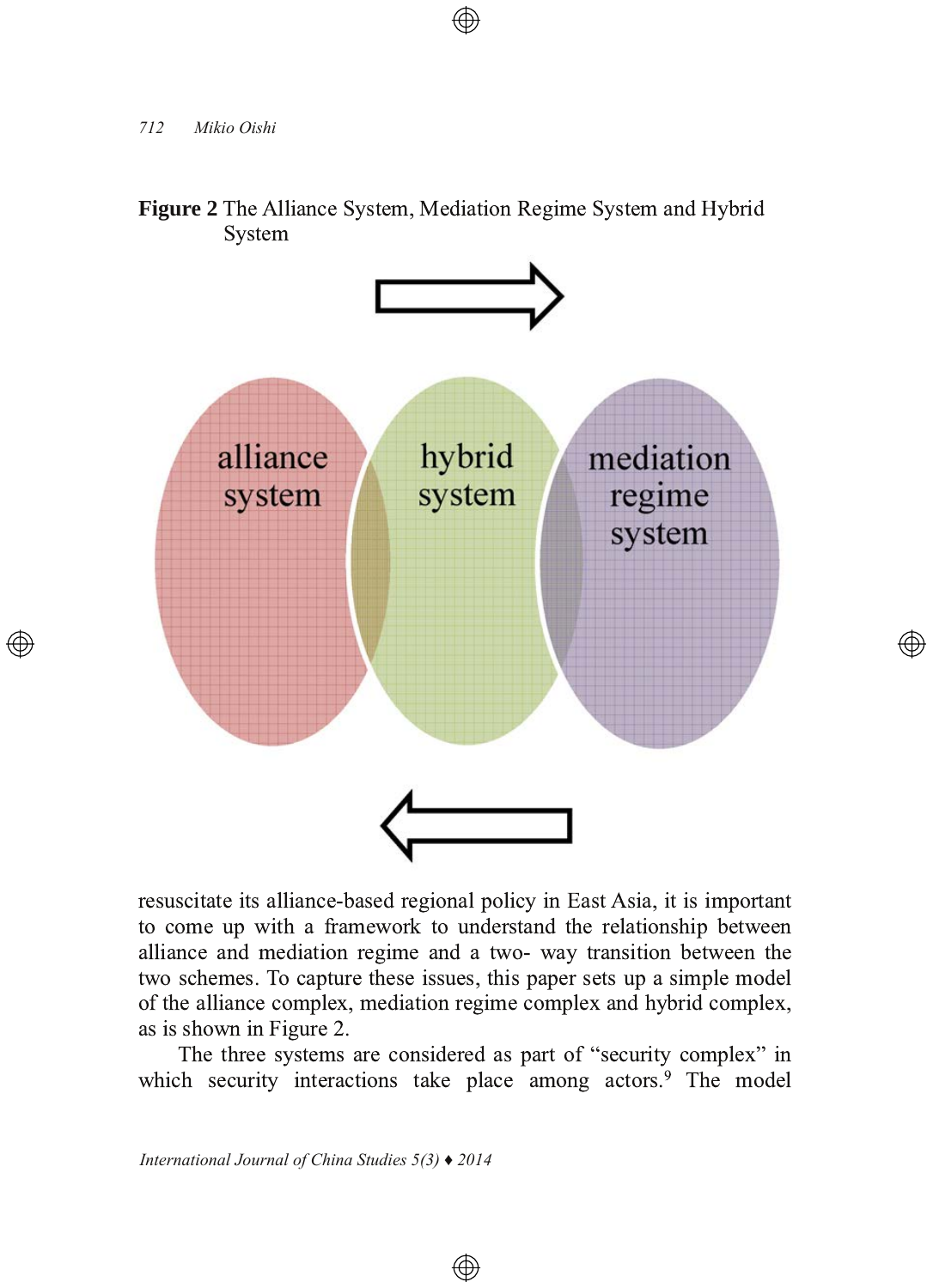assumes the prior existence of at least either alliance system or mediation regime system. One system may change into another system, and a transition form is referred to as hybrid system due to the fact that elements of both systems are present in it.

Several ways of one system changing into the other are possible: An expanding mediation regime system may take in contractions that an alliance system may include, hereby gradually dissolving and absorbing the latter. On the other hand, a newly initiated alliance system may create divisions within a mediation regime system, thereby turning the latter into opposing blocs. In both cases, a system works on the other system externally, but it is also possible that a system internally brings about its own change. Wallander and Keohane discuss the possibility of the North Atlantic Treaty Organisation (NATO) transforming itself from an alliance to a "security management institution", which largely corresponds to a mediation regime of this paper. According to them, this transformation is possible in the post-Cold War era in which alliances against any obvious adversaries are increasingly irrelevant.<sup>10</sup>

### **3. Three Regional Cases**

This section applies the theoretical framework established in the previous section to each of the three long-standing conflicts in East Asia: the Korean Peninsula, the Taiwan Strait and the South China Sea and aims to understand the way in which a mediation regime works in each case. This is performed with the following questions in mind:

- What were the original incompatibilities involved in the conflict and how have they been managed?
- How has a mediation regime been forged?
- What are the characteristics of the mediation regime?
- What has been the relationship between the regime and the alliance, especially since 2010, in which the American pivot towards Asia began?

⊕

*IJCS Vol. 5 No. 3 (December 2014)*

্⊕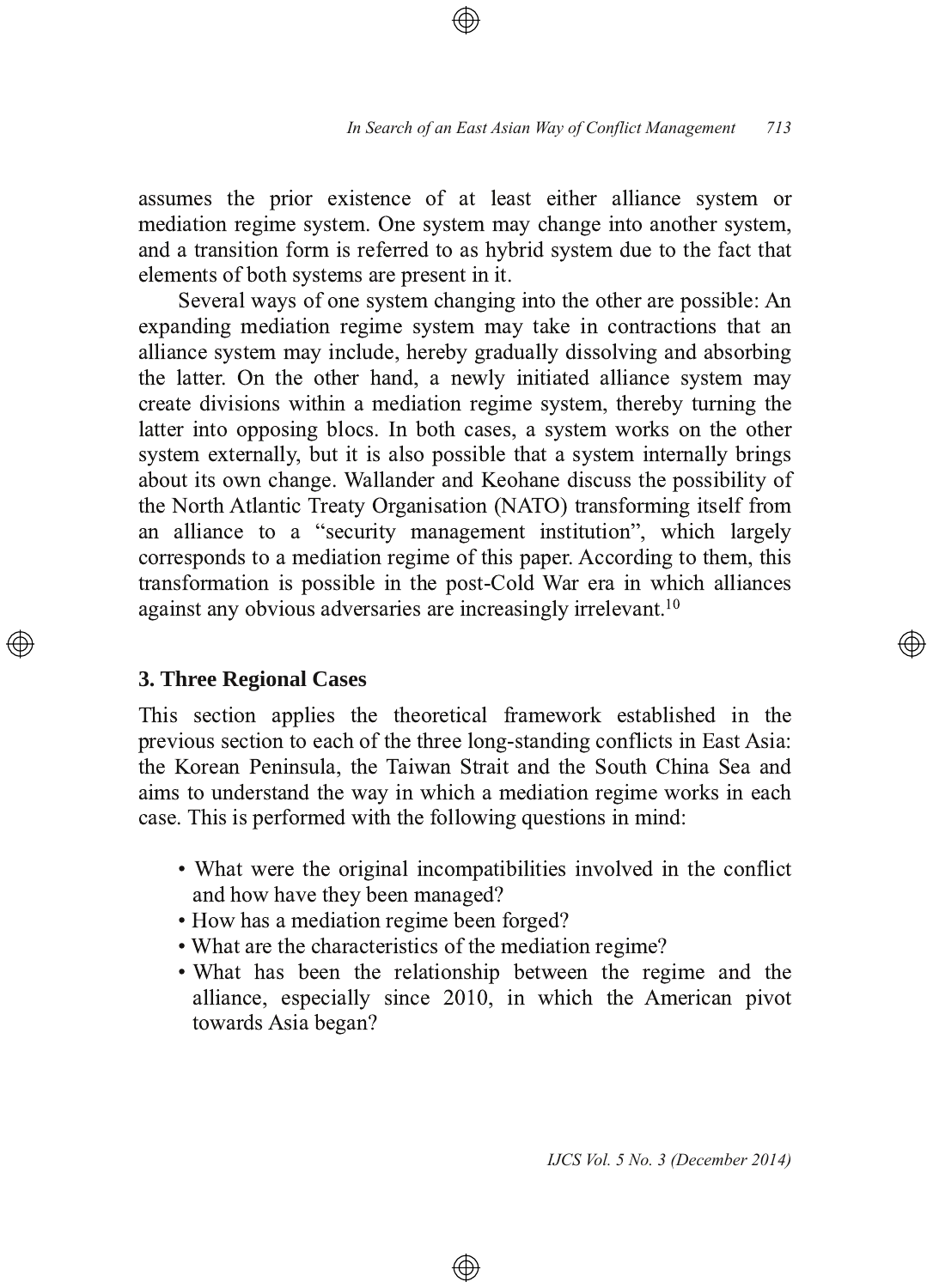### *3.1. The Korean Peninsula*

Differences in the organizing ideology of the state, i.e., the ones between the capitalist system and the communist system, represented the original incompatibilities in this conflict. A major war in which both sides attempted to forcefully impose their own political and economic systems on the other was not able to settle these incompatibilities. While military stand-off continued after the war, actors involved such as the US. China. the Soviet Union and the United Nations in addition to the two Koreas allowed spaces to be created in which the primary parties to conflict, i.e., the Democratic People's Republic of Korea (DPRK: North Korea) and the Republic of Korea (ROK: South Korea) could more or less freely pursue each other's ideals. There were several attempts to unify the divided peninsula by force, hereby aiming to settle the contradictions once and for all. However, these moves were restrained by each other's allies and the military deterrence that both blocs posed to each other.<sup>11</sup>

Since the early 1990s, which corresponds to the post-Cold War era, the original incompatibilities on the Korean peninsula have ceased to exist with the demise of communism as a viable organizing ideology of a state. There is no longer the issue as to which of the rival political systems can unify the divided peninsula, by force if necessary. The current issue is how the peninsula and the region can cope with instability emanating from the unstable regime of North Korea, which has suffered from a series of serious economic and humanitarian crises. due to the end of economic and food aid in the late 1980s from the Soviet Union, which collapsed soon after, and floods and droughts in the early 1990s. Many cases of so-called "nuclear brinkmanship" and "crisis diplomacy" by the North, such as the IAEA saga, nuclear tests and missile/satellite launches, may be understood in terms of the regime's struggle for survival.<sup>12</sup>

্⊕

The mediation regime on the Korean Peninsula currently in place has developed as each political or military crisis unfolded, starting from the early 1990s. A major crisis in May 1994, which went to the brink of a second Korean War, resulted in the Geneva Agreed Framework, involving both Koreas, the US, Japan and the EU and initiating the "KEDO process". The North Korea's withdrawal from the NPT in April

 $\bigoplus$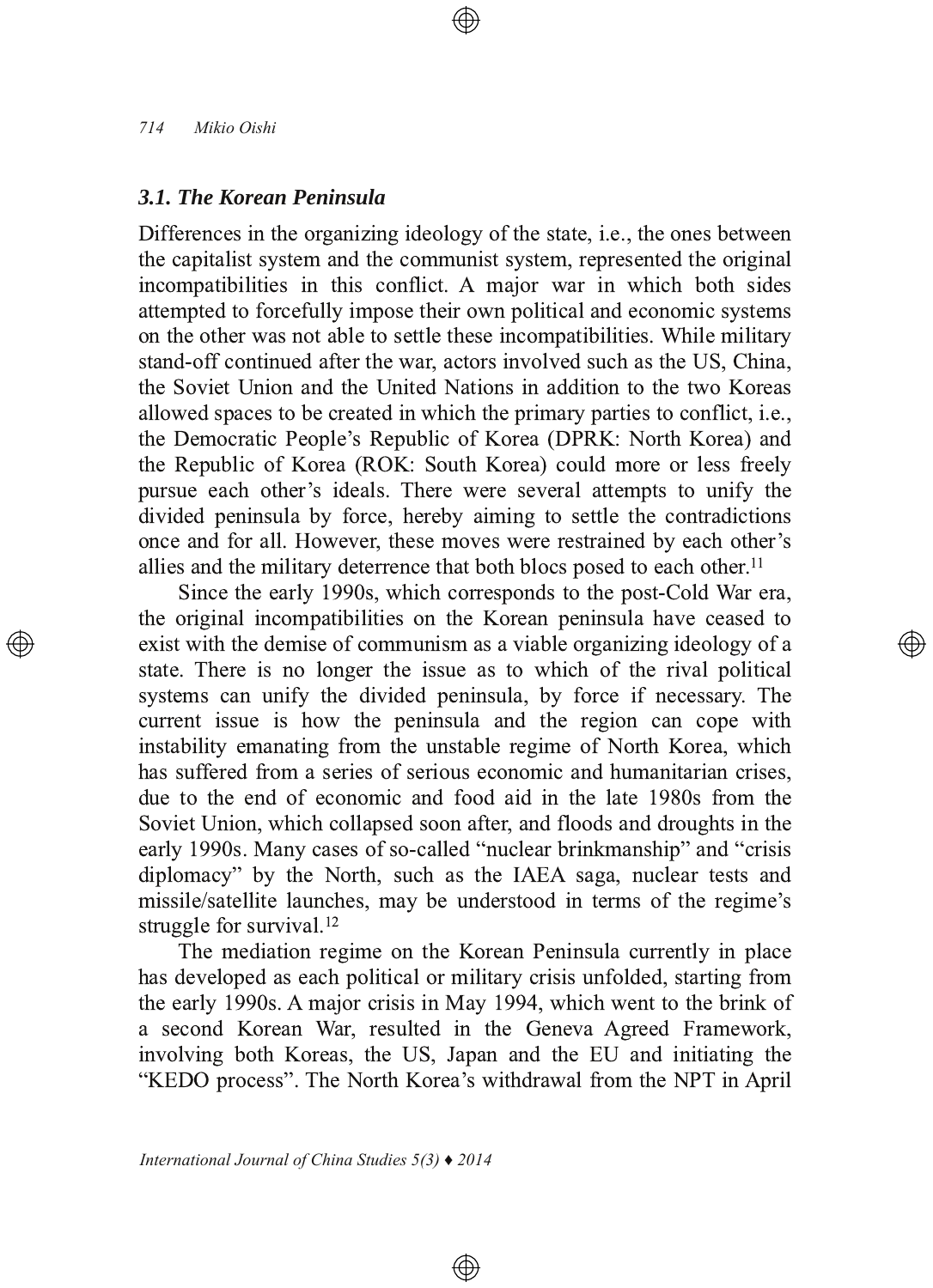2003 precipitated the US-China-North Korea Trilateral Talks, which have expanded into the Six-Party Talks (SPTs), the main avenue to discuss North Korea's denuclearization, which inevitably include other issues on the Korean Peninsula. Among other mechanisms within the mediation regime are: the US-North Korea High-Level Talks, the Inter-Korean Dialogue and the Japan-North Korea Dialogue. These mechanisms, involving not only state actors but also non-state ones, such as former US presidents Carter and Clinton, the Red Cross and other relief NGOs and UN agencies, and generating various agreements, principles and rules, appear to function as instruments of institutional binding and institutional balancing for North Korea.<sup>13</sup>

In this mediation regime, China is increasingly playing a leading role. For a long time, China has maintained a strong influence over North Korea due to their "blood alliance" in the Korean War. During the Cold War period, Beijing on many occasions restrained Pyongyang from its adventurism towards the South. Since the US-China rapprochement in the early 1970s, China has been in a good position to bridge between North Korea and the US. It is therefore quite natural for China to play the host to the SPTs. While this process has been stalled since April 2009 in the wake of North's another "satellite" launch and nuclear test, China appears to be providing North Korea with a guarantee for the survival of the Kim regime, backed up with the former's own economic development model, which has increasingly been applied on its periphery across national borders, including the China-DPRK ones.<sup>14</sup> As a result, several joint projects are in progress, including development projects spanning two border cities of Dandong on the Chinese side and Sinuiju on the North Korean one and a trilateral master plan for development in the Kwanbuk region where North Korea, China and Russia meet in the Tumen River Delta, facing the Japan/East Sea.<sup>15</sup> These projects can be expected to create an infrastructure for peace, as was discussed in the previous section.

It can be observed that on the Korean Peninsula, the original alliance system has gradually been changed into a mediation regime system. The former contributed to the stability on the peninsula with its deterrence and balance of power. This was especially the case because

⊕

*IJCS Vol. 5 No. 3 (December 2014)*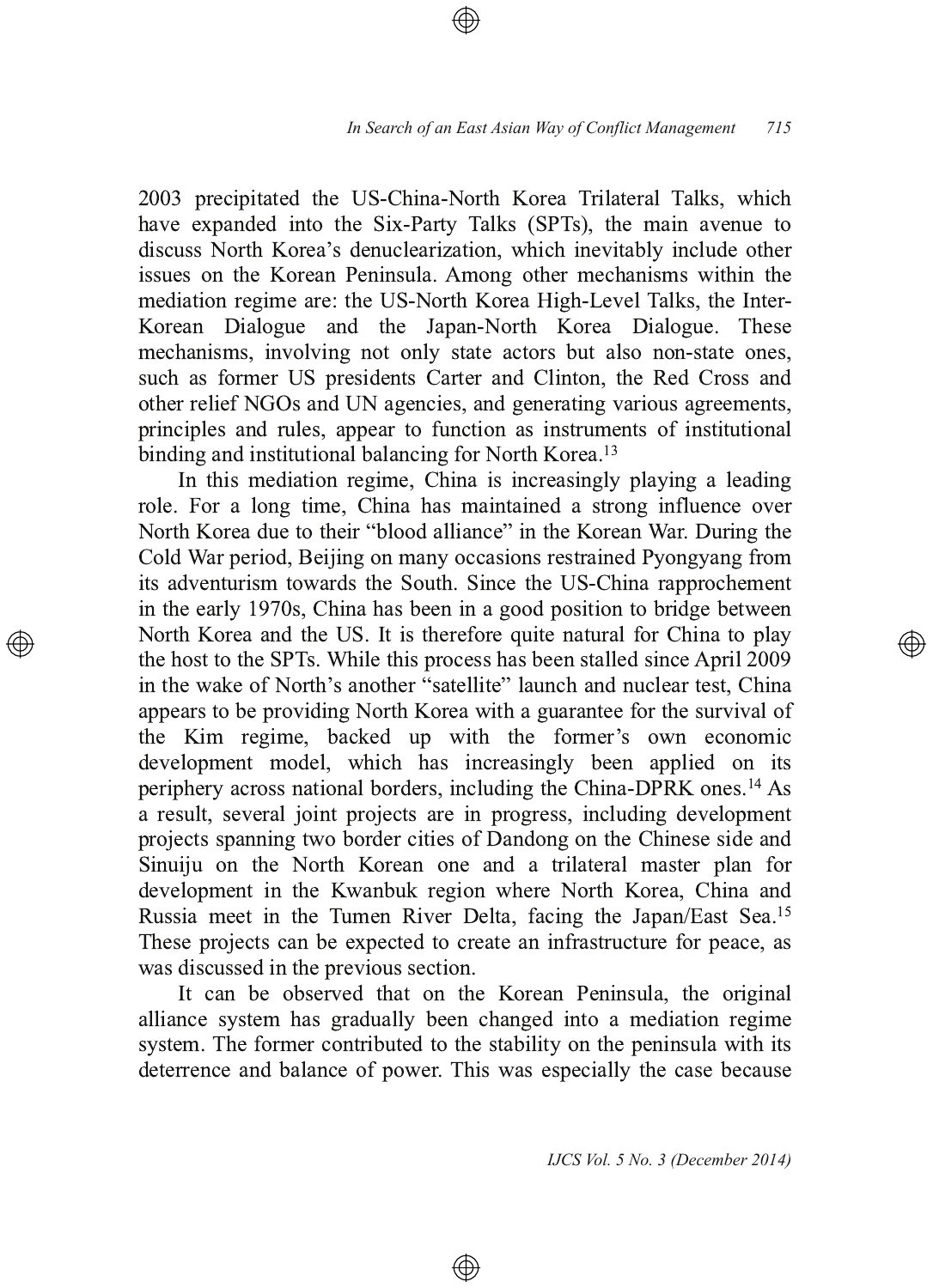the great power rivals in the Cold War came to regard the maintenance of stability on the peninsula as beneficial to their own interests, hereby generating a strong motivation among themselves to control the behaviour of the two Koreas under their own influence respectively. Perhaps, the US-China rapprochement in the early 1970s marked the start of the transition from the alliance system to the mediation regime system, as several conferences and meetings involving these great powers and the two Koreas began to be held from this period onwards.<sup>16</sup> This transition was completed with the end of the Cold War, and this change has strongly affected the nature of the Korean Peninsula conflict. For quite some time, within the established mediation regime, stakeholders have been working toward the stabilization of the peninsula by influencing North Korea, using various means available, although some quarters point out the lack of mutual trust among the actors, especially between North Korea and its Western partners.<sup>17</sup>

However, the Corvette Cheonan incident and the Yeonpyeong Island incident, both having occurred in 2010, may mark a change in the mediation regime. Taking into account the ways in which they have been handled by South Korea and the US and their countermeasures in the aftermath, including joint-military exercises in the Yellow Sea, these new developments may be construed as aiming at China as US' real target, reflecting its new policy of "Pivot towards Asia". The stalled SPTs process poses another concern for the future of the mediation regime on the peninsula,<sup>18</sup> as the US and its traditional allies, South Korea and Japan may lose interest in the China-led process or may turn it into a venue of confrontation between the opposing camps that may reemerge. In such cases, China and the US may end up competing with each other over the influence on North Korea.

### *3.2. The Taiwan Strait*

The conflict across the Taiwan Strait is an extension of the Chinese Civil War between the Nationalist Party or Kuomintang (KMT) and the Communist Party of China (CPC) (March 1946-May 1950). After suffering a military defeat at the hand of the CPC on the mainland, the KMT fled to Taiwan in order to recover its strength and prepare for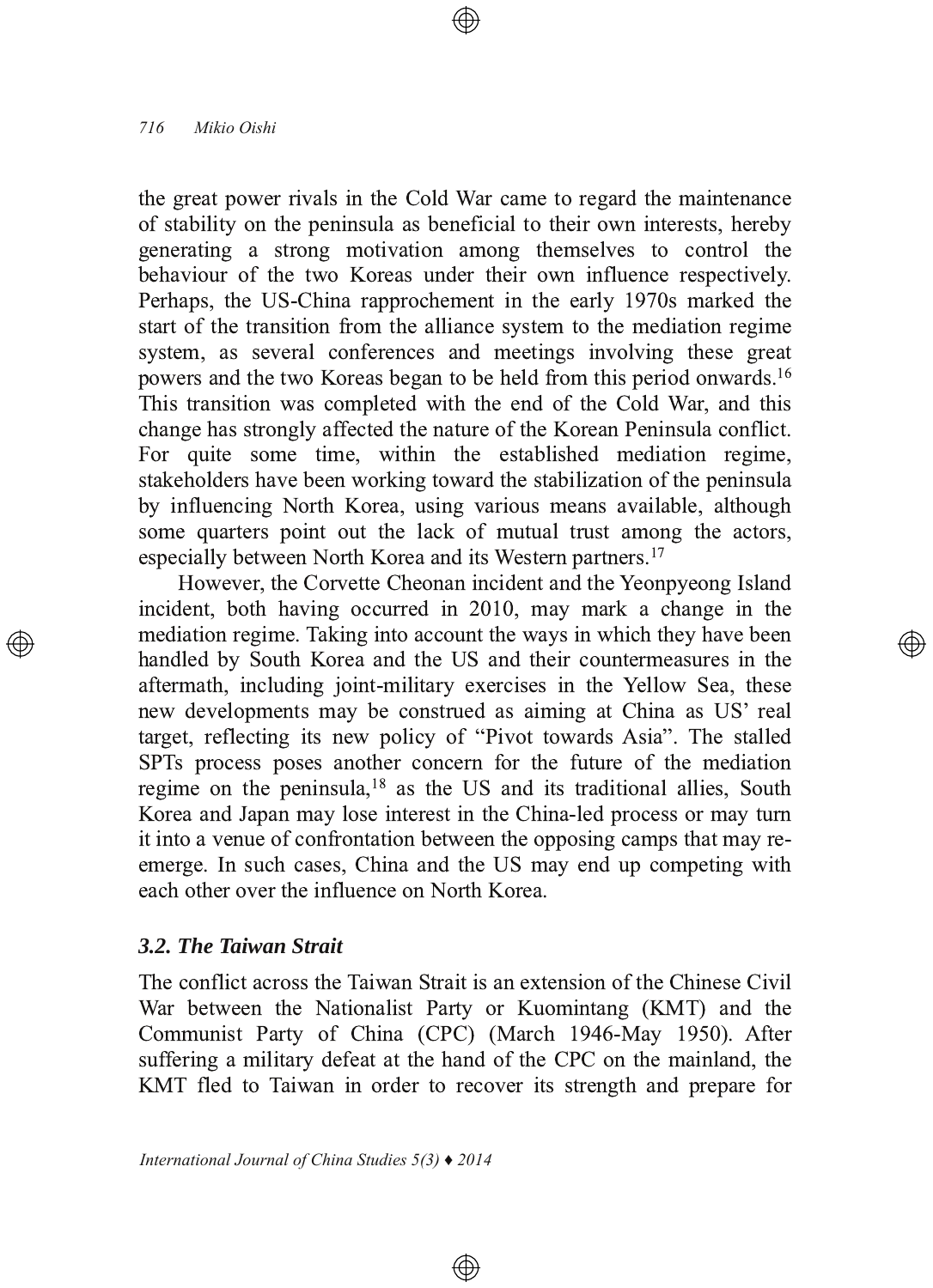counteroffensive. Henceforth, Taipei on Taiwan became supposedly the temporary seat of the KMT-led government of the Republic of China (ROC), while Beijing, the seat of the CPC-led government of the People's Republic of China (PRC) that was proclaimed in October 1949. The two governments claimed that they represented the whole of China and its people exclusively, denouncing each other as an illegitimate regime, and this constituted the original incompatibility of this conflict, which was made more striking by the involvement of rival political and economic ideologies of communism and capitalism.<sup>19</sup>

Immediately after the Chinese Civil War, the KMT might have been eliminated on the soil of Taiwan by CPC's People's Liberation Army that would have pursued the fleeing KTM army to the island, but for the powerful military deterrence provided by the US. The US played a decisive role also in the First and Second Taiwan Strait crisis (1954-1955 and 1958) by threating to use tactical nuclear weapons against mainland China and sending its formidable fleet in defence of Taiwan. While deterring communist attacks, the US also restrained the KMT from launching counteroffensive against the mainland, especially during the period when CPC's Great Leap Forward campaign (1958-1961) plunged the mainland into turmoil and chaos. China was also restrained from invading Taiwan by its early ally of the Cold War, the Soviet Union, which wanted to maintain the status quo across the Taiwan Strait in its regional power balance with the US.<sup>20</sup>

Starting from the late 1960s, the cross-strait relations shifted gradually from military hostility to peaceful stand-off, in which Beijing and Taipei engaged in a peaceful competition with each other. This was a competition to create a better society in the area under each other's control and to get international recognition as the government representing China. The former involved enhancing each government's legitimacy among the people it ruled through, among others, reducing poverty and improving the living standard of the people. The latter included getting or maintaining the UN seat, winning support of overseas Chinese and forming diplomatic ties with other countries, especially developing nations. While Beijing was more successful than its rival in the international front, Taipei led the competition over

⊕

*IJCS Vol. 5 No. 3 (December 2014)*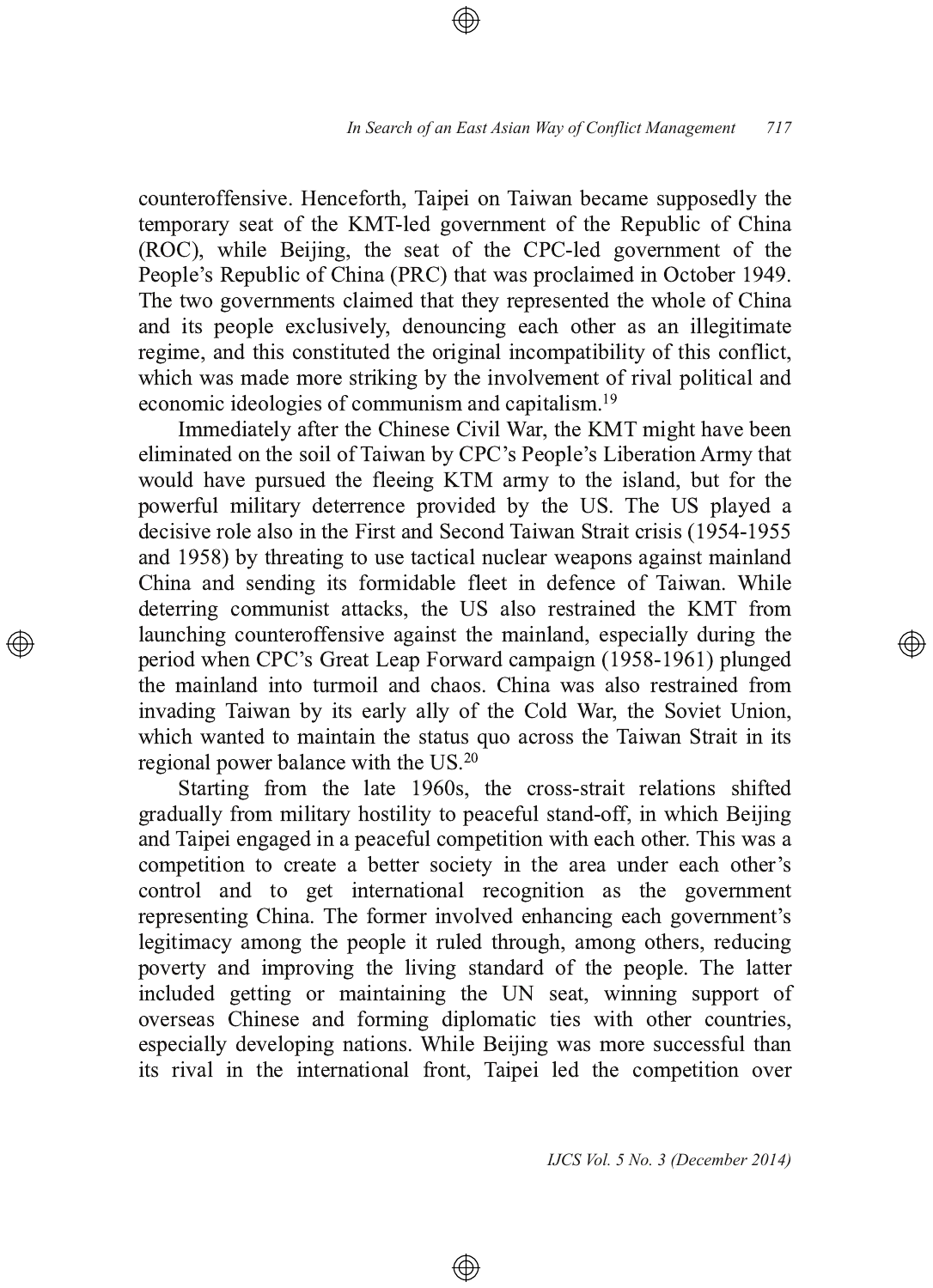creating a better society until Beijing adopted the "Reform and Open Door" policy towards the end of the 1970s. These efforts of both governments are significant in terms of conflict management, as they successfully shifted the arena of their conflict from physical battlefields<br>to social economic political and diplomatic fields, while its social, economic, political and diplomatic fields, while its incompatibilities remained.<sup>21</sup>

The mainland's Reform and Open Door policy contributed to changing the structure of the conflict. Firstly, by recognizing the failure of the communist production system that Beijing had adopted since the foundation of the PRC and accepting capitalism, the policy eliminated one of the incompatibilities of the conflict, i.e., that of economic system. Secondly, it opened up the way for economic interdependence across the Taiwan Strait, which was to work as an infrastructure for peace in this conflict<sup>22</sup>, an important component of a mediation regime.

Another ingredient of a mediation regime has also been in place gradually since this period, i.e., ideas on the ways to achieve peaceful reunification of China and Taiwan and interpretations of and future visions for cross-strait relations. In 1979, the PRC publicly abandoned the forceful re-integration of Taiwan but still kept open the military options on certain contingencies. This sent a message to Taipei as to what kinds of its behaviour were acceptable to Beijing, hereby kick-starting *de facto* negotiations over the rules and principles to regulate the behaviour of actors in a regime. The announcement of formulas and principles, such as "One China", "One China, One Taiwan", "One Country, Two Systems", "One Country, Two Governments", "One Country, One System", "Special State to State Relations" and "Nine Principles Concerning Taiwan's Return to the Motherland" can be seen in the same light, although some of them caused furores or protests on either side. The rule/principle-making efforts have been accelerated since the foundation of two semi-official organs, the Straits Exchange Foundation (SEF, set up by ROC) and the Association for Relations Across the Taiwan Straits (ARATS, by PRC). Both bodies have handled technical and business matters on cross-straits issues, and contributed to new policies.<sup>23</sup>

⊕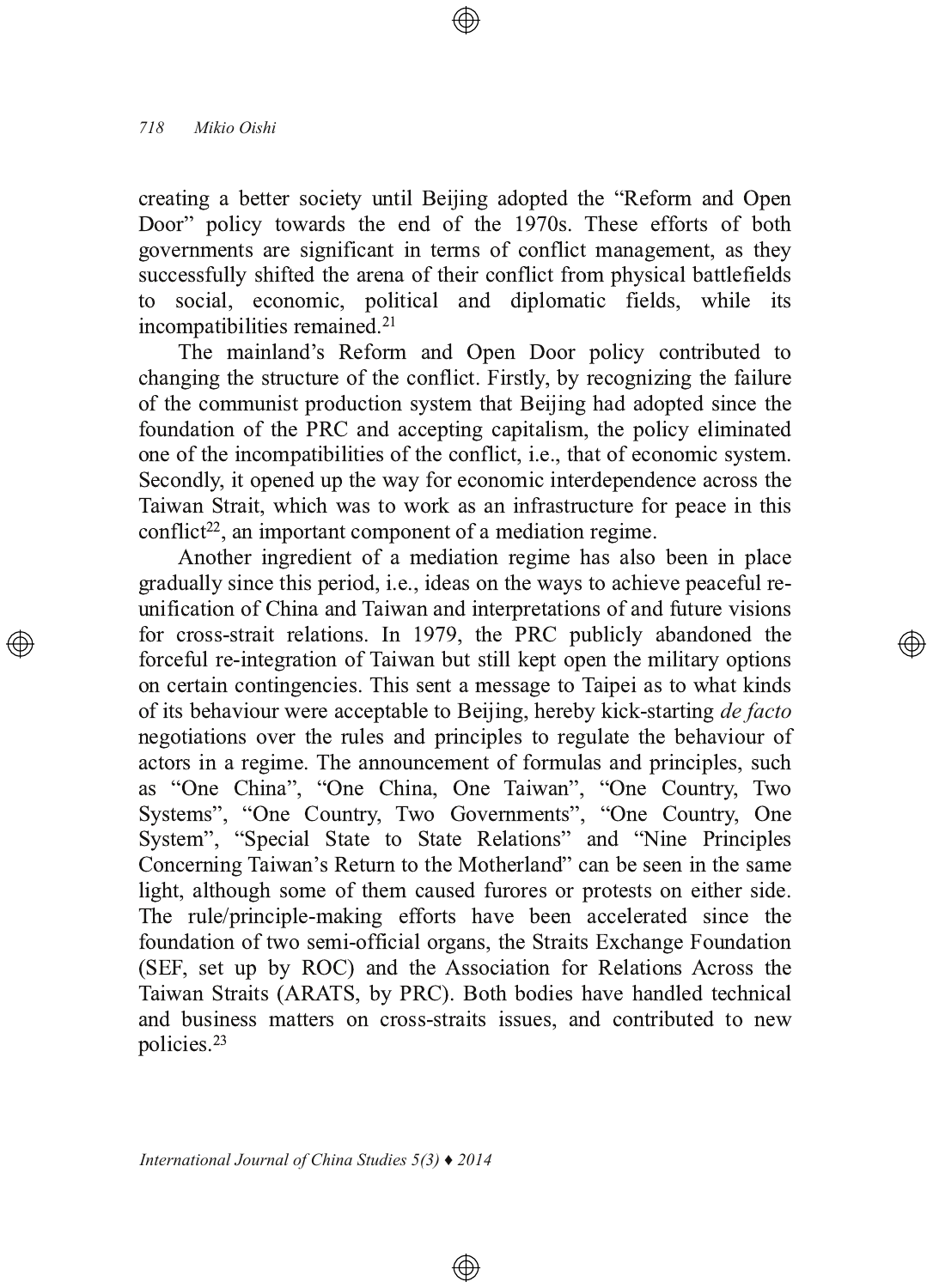The original fundamental incompatibility of the conflict disappeared when the ROC abandoned its long-held policy of recovering the mainland towards the end of the 1980s. However, a new formidable incompatibility was already emerging at the same time, which was the one over the ethnic nationalism of the Taiwanese people. Decades of the "Taiwan Experience" have developed a new Taiwanese identity that is distinct from the pan-Chinese one, which if not checked, poses a serious threat to China's national unity and territorial integrity. Under proindependence Presidents Lee Teng-hui and Chen Shui-bian, Taiwanmainland relations deteriorated with new moves on the Taiwan side that were construed as steps towards *de jure* independence, culminating in the Third Taiwan Straits Crisis (1996), which was contained by the US dispatching two aircraft careers to the strait.<sup>24</sup> Since the inauguration of pro-PRC Ma Ying-jeou as Taiwan's President in May 2008, cross-strait relations have recovered quickly. New measures and developments, such as senior official visits, direct flights across the strait, expanded cooperation in food safety and law enforcement and further promotion of economic, social and cultural exchanges, have been enhancing the integration between the mainland and Taiwan.<sup>25</sup> Given that Ma secured a second term in office in the January 2012 presidential election, the current positive trend is expected to remain unchanged for the foreseeable future.

It can be observed that like in the Korean Peninsula conflict, the original alliance system has over the time transformed into a mediation regime system in the Taiwan Strait conflict. In the conflict's early period, military deterrence provided by the US played a decisive role in its management. The deterrence was supplemented by restraining influence on both parties from their allies, i.e., the US and the Soviet Union, respectively. As a result, spaces were created in which Taiwan and the mainland were able to pursue their own goals and objectives rather freely, and they managed to shift the arena of their competition to political, economic, social and diplomatic fields. These can be credited to the alliance system of the Cold War period.

An early sign of a mediation regime can be identified in the Shanghai Communiqué jointly issued by the US and the PRC in

⊕

*IJCS Vol. 5 No. 3 (December 2014)*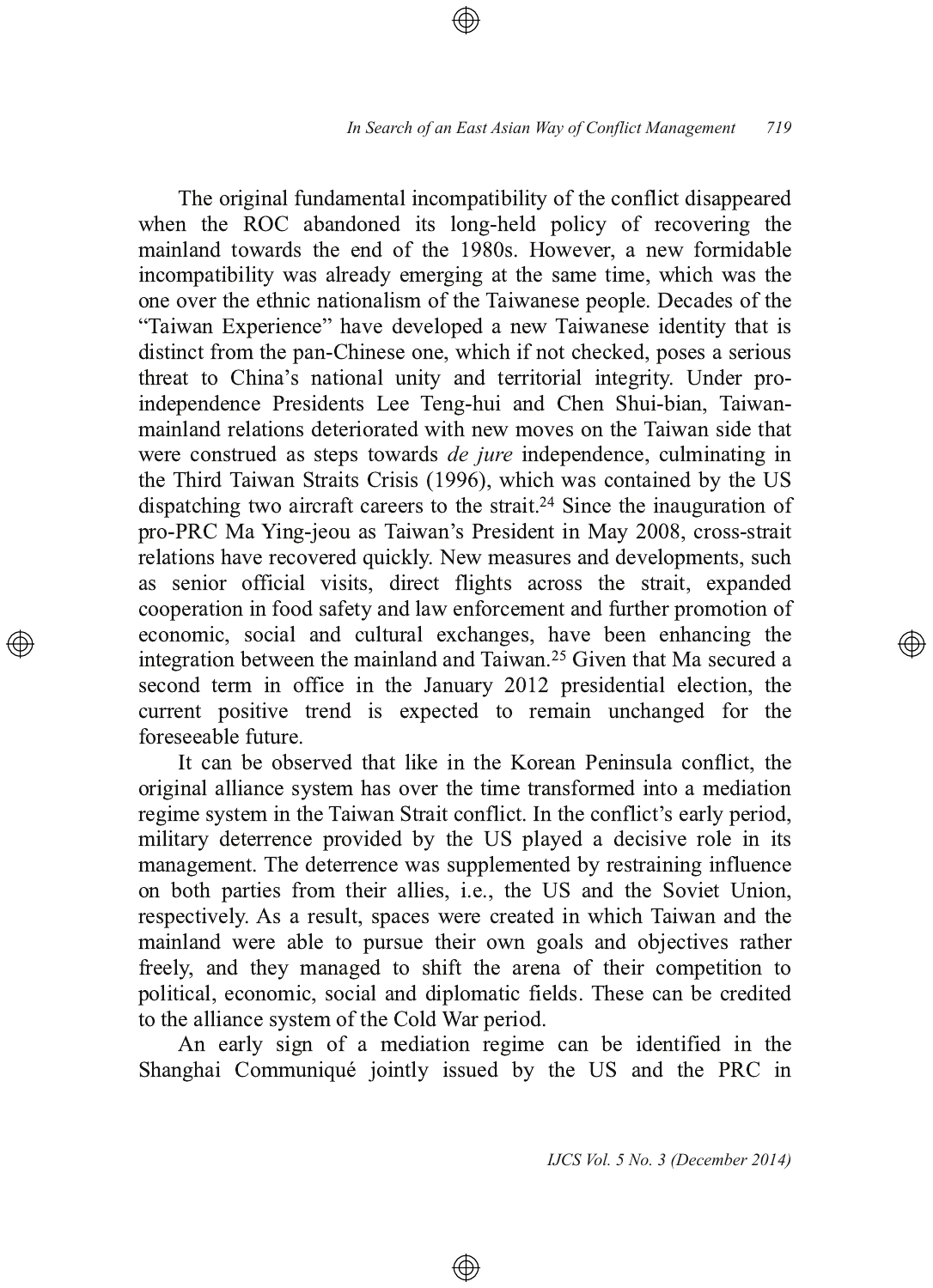February 1972<sup>26</sup>, which laid out, among others, the basic principles to address the Taiwan problem. China's Reform and Open Door policy increased the elements of the mediation regime, which in its current form consists of  $(1)$  mainland China, Taiwan and the US as main actors; (2) principles, rules and, perhaps, less tangible values, manners, norms, feelings, and rapports shared between mainlanders and Taiwanese; and  $(3)$  economic interdependence as a structure for peace. Some of the remaining tasks for the consolidation of the mediation regime would be confidence-building between the military forces on both sides and the initiation of official political talks between Beijing and Taipei.<sup>27</sup>

Despite shortcomings hinted as above, the Taiwan Strait mediation regime appears to be absorbing contradictions, tensions and occasional shocks arising from the Taiwanese ethnic nationalism. The US "Pivot" towards Asia" may be aiming to drive a wedge into this mediation regime, as may be hinted by the US announcement to sell 6.3 billion dollars in weapons to Taiwan immediately after Beijing and Taipei began the negotiation to sign the Economic Cooperation and Framework Agreement (ECFA), which would further advance the economic integration across the strait.<sup>28</sup> However, the two sides across the strait seem to be integrated together especially in economic terms, with the mediation regime firmly embedded so much so that it may be able to resist any dividing force.

্⊕

### *3.3. The South China Sea*

Unlike the other two conflicts discussed above, the South China Sea (SCS) conflict is not directly a result of a previous war nor directly related to the Cold War confrontation, although some of the parties to the SCS conflict were formerly involved in the confrontation. As such, the transition from an alliance system to a mediation system cannot be observed in the process of managing this conflict. It is basically the one between Vietnam, the Philippines, Brunei and Malaysia, all of them being the member states of the Association of Southeast Asian Nation (ASEAN) on the one hand, and China (PRC), on the other.<sup>29</sup> It is true that those ASEAN members contend with each other as well in this conflict. However, since China established its formidable presence in the

 $\bigoplus$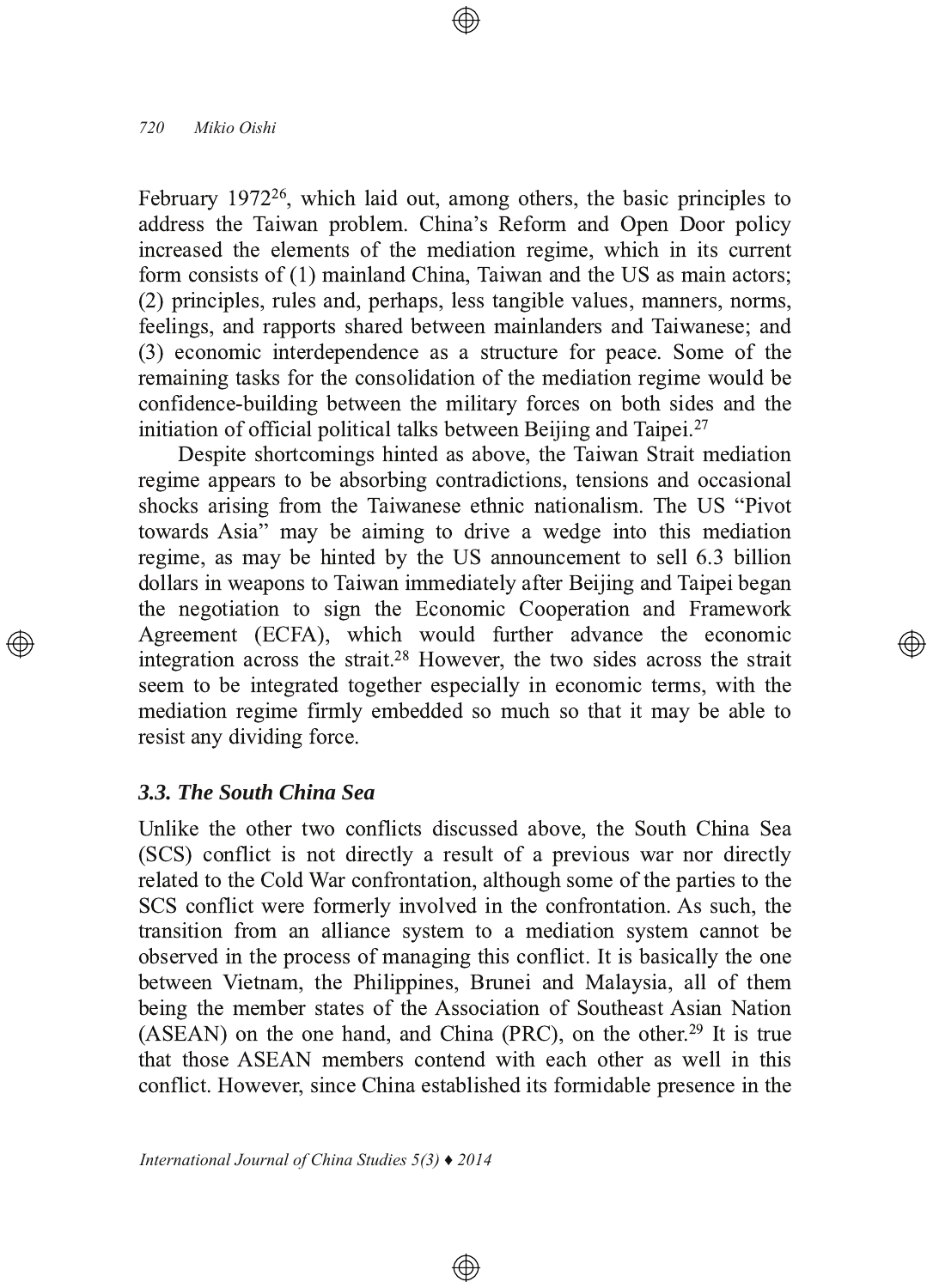Spratly Islands in the SCS after a naval battle with Vietnam in March 1988, China and its behaviour in the SCS have been the main issue in the management of this conflict.<sup>30</sup> For this reason, it is profitable to look at various types of measures that have been taken concerning the SCS conflict since the late 1980s as a collective effort to create a mediation regime, with China being its main target.

There are three issues in the SCS conflict:  $(1)$  sovereignty,  $(2)$  $exploiting$  fishery and hydrocarbon resources and  $(3)$  free navigation, each of which has generated different sets of incompatibilities.<sup>31</sup> Most of those in the second and third category, such as some claimant states not recognizing free navigation in areas under their (self-proclaimed) jurisdiction, disputes involving fishing boats and patrol ships and disputes arising from exploiting undersea resources, are relatively easy to settle with mutually agreed measures. On the other hand, incompatibilities over the first category are quite difficult to settle, as the sovereignty issue may evoke strong nationalistic sentiments among the people in the countries concerned and may negatively affect negotiation process. Therefore, the basic tendency to address these incompatibilities has been to focus on developing cooperation schemes for the exploitation of fishery and hydrocarbon resources and to leave the sovereignty issue to bilateral negotiations or set it aside for the time being. Equally important are efforts to regulate the behaviour of the parties to conflict so that these incompatibilities may not raise tension by their behaviour.

Several processes to manage the SCS conflict can be identified: Firstly, Track Two Workshop series has been conducted since 1990 until now under the auspices of Indonesia. Titled "Managing Potential Conflicts in the South China Sea", mostly senior officials from the state parties to conflict and relevant countries participated in this process as "private persons". Free from restrictions of official meetings, the process has allowed the participants to freely discuss relevant issues and successfully roped in China that was quite reluctant to be involved in a multilateral process in the earlier period. Although it has not been considered appropriate for the meeting series to discuss the sovereignty issue, the workshops have come up with a number of ideas and plans for

⊕

*IJCS Vol. 5 No. 3 (December 2014)*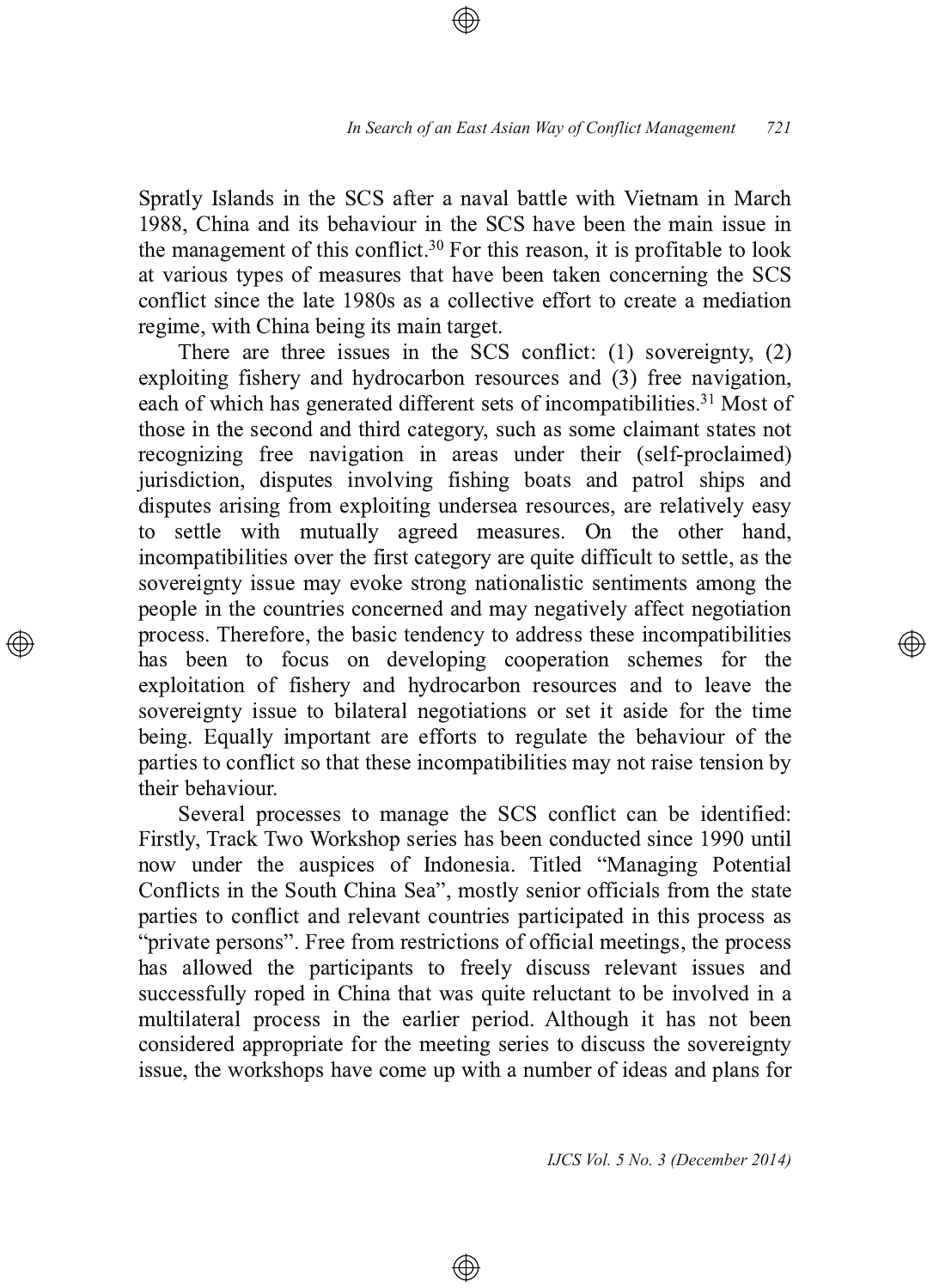joint development. Secondly, Track One Bilateral Dialogues have been carried out between Vietnam, the Philippines and Malaysia on the one hand and China on the other on a bilateral basis. These negotiations have been dealing with the bilateral sovereignty issue. While it is quite difficult to settle it, the process has at least produced the principles and rules for the settlement, and has functioned as a confidence-building mechanism between the parties.<sup>32</sup>

Thirdly, as a natural extension of increasing economic, trade, scientific and technological, and then, political and security exchanges since the early 1990s, the Track One Multilateral Process on the SCS has been on-going. Starting with the ASEAN Ministerial Meeting (AMM) in Kuala Lumpur in 1991, this process has been sustained by various meetings within the fold of ASEAN, such as the ASEAN Regional Forum (ARF: since 1994), the ASEAN-China Senior Officials' Meetings (ASEAN-China SOMs: since 1995), the ASEAN Summit (AS: since 1996), the ASEAN Plus One Meeting (APO: since 1997), the ASEAN-China Senior Officials' Consultation (ASEAN-China SOC: since 2000) and the ASEAN Defence Ministers' Meeting-Plus (ADMM-Plus: since 2010). In the beginning, China resisted the SCS issues from being raised in these venues, but has since been slowly opening up to the idea of multilateral discussions on the issues. Especially, the ASEAN-China SOMs, the APO and the ASEAN-China SOC seem to be the choice mechanisms of China that feels it more comfortable to discuss the SCS issues with ASEAN members without the presence of external actors.<sup>33</sup>

</u>

From these processes, documents such as a "Joint Statement for ASEAN-China Cooperation Towards the Twenty-first Century" (1997) and a "Declaration on the Conduct of Parties in the South China Sea" (DOC: 2002) were signed by both China and ASEAN countries, and China signed the "Treaty of Amity and Cooperation in Southeast Asia" (TAC: signed by ASEAN members in 1976 and by China in 2003). These documents promulgate principles, rules, norms and values, which are expected to bind the signatories in their conduct towards each other, especially in the SCS. Interestingly, ASEAN has already established the "ASEAN Way of Conflict Management" (AWCM),<sup>34</sup> and its norms, values and principles, such as consultation, consensus, respect for

 $\bigoplus$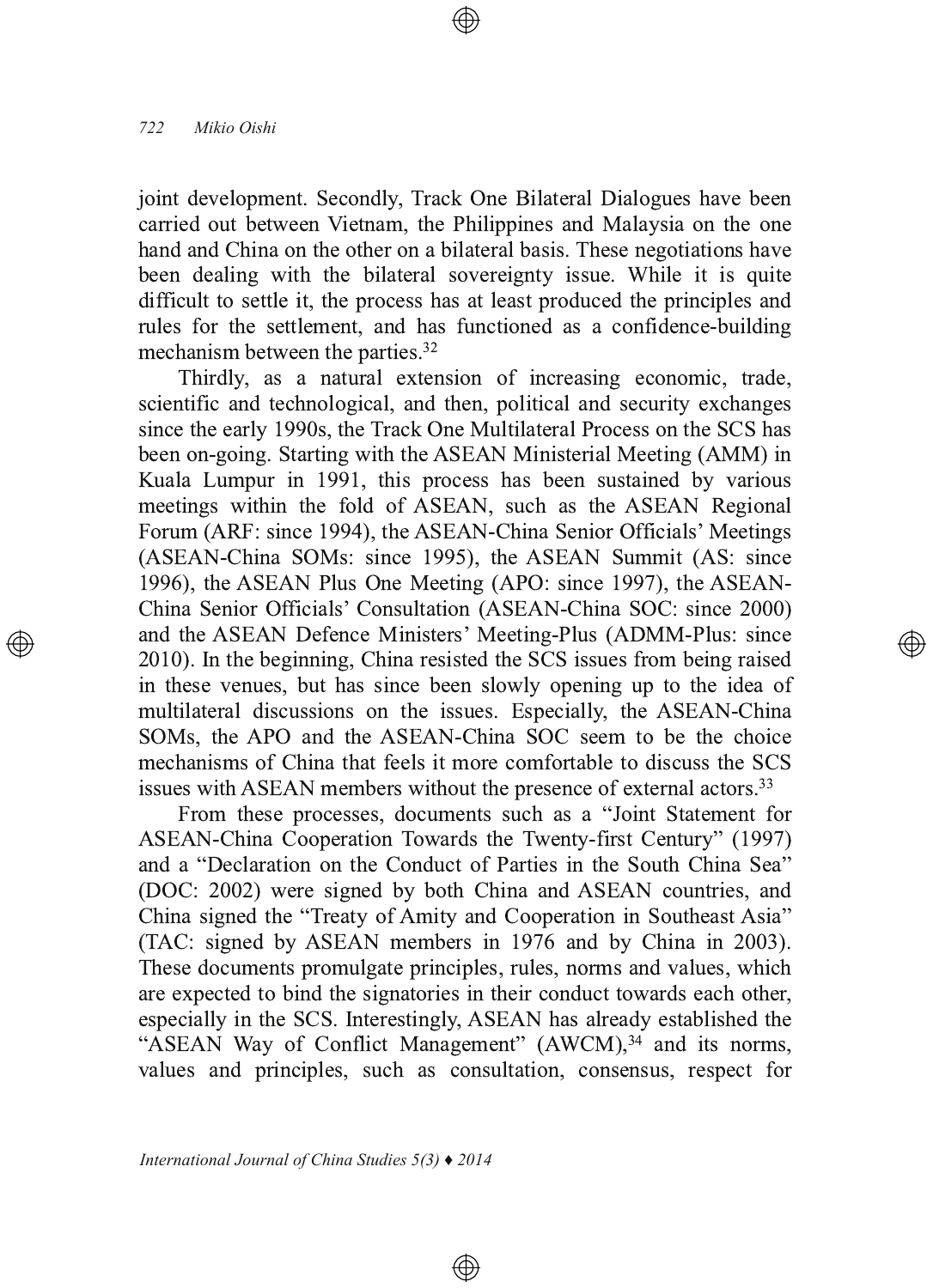diversity and non-use of force in settling inter-state conflict, bind the member states of ASEAN. In this respect, the SCS mediation regime can be considered as the expansion of the AWCM to the SCS, with a view to incorporating China into this regime, to which China also contributes with its normative and cultural resources and particular approaches. One of such approaches is using economic interdependence as a structure for peace, as China is replacing Japan as ASEAN's top partner in trade, investment and aid.

Since 2010, however, when US Secretary of State Hilary Clinton stated during an ARF meeting in Vietnam that the United States had an interest in preserving free navigation in the SCS, the mediation regime over this sea has been facing a challenge from the American "Pivot" towards Asia", struggling to absorb shocks and impacts of the US new policy. The current confrontational stance of the Philippines and, to a lesser degree, Vietnam against China on the SCS may be understood in terms of the US effort to generate or resuscitate elements of alliance in Southeast Asia, which appear to be increasingly reflected in the expanding annual US-led joint military exercises, such as the Cobra Gold in Thailand and the Balikatan in the Philippines,  $35$  more frequent US port calls to regional allies and friends, and Singapore's decision to host US Navy littoral combat ships.<sup>36</sup> What is being witnessed in this part of the world may be the transition from a mediation regime system to an alliance system. The failure of ASEAN to issue a joint communiqué at the end of its Summit meeting in Phnom Penh in July 2012 is symbolic.<sup>37</sup> This unprecedented event may represent a mediation regime that is on the verge of breakup or one that is struggling to absorb and accommodate a shock emanating from the  $US - a$  function of a mediation regime.

### *3.4. Comparative Discussion*

This paper has looked at how each of the three long-standing conflicts in East Asia has been managed by mediation regime and alliance. This section compares the findings of the three cases. As for the way in which incompatibilities are managed, in the Korean Peninsula conflict (KPC) and the Taiwan Strait conflict (TSC), the original and fundamental

⊕

*IJCS Vol. 5 No. 3 (December 2014)*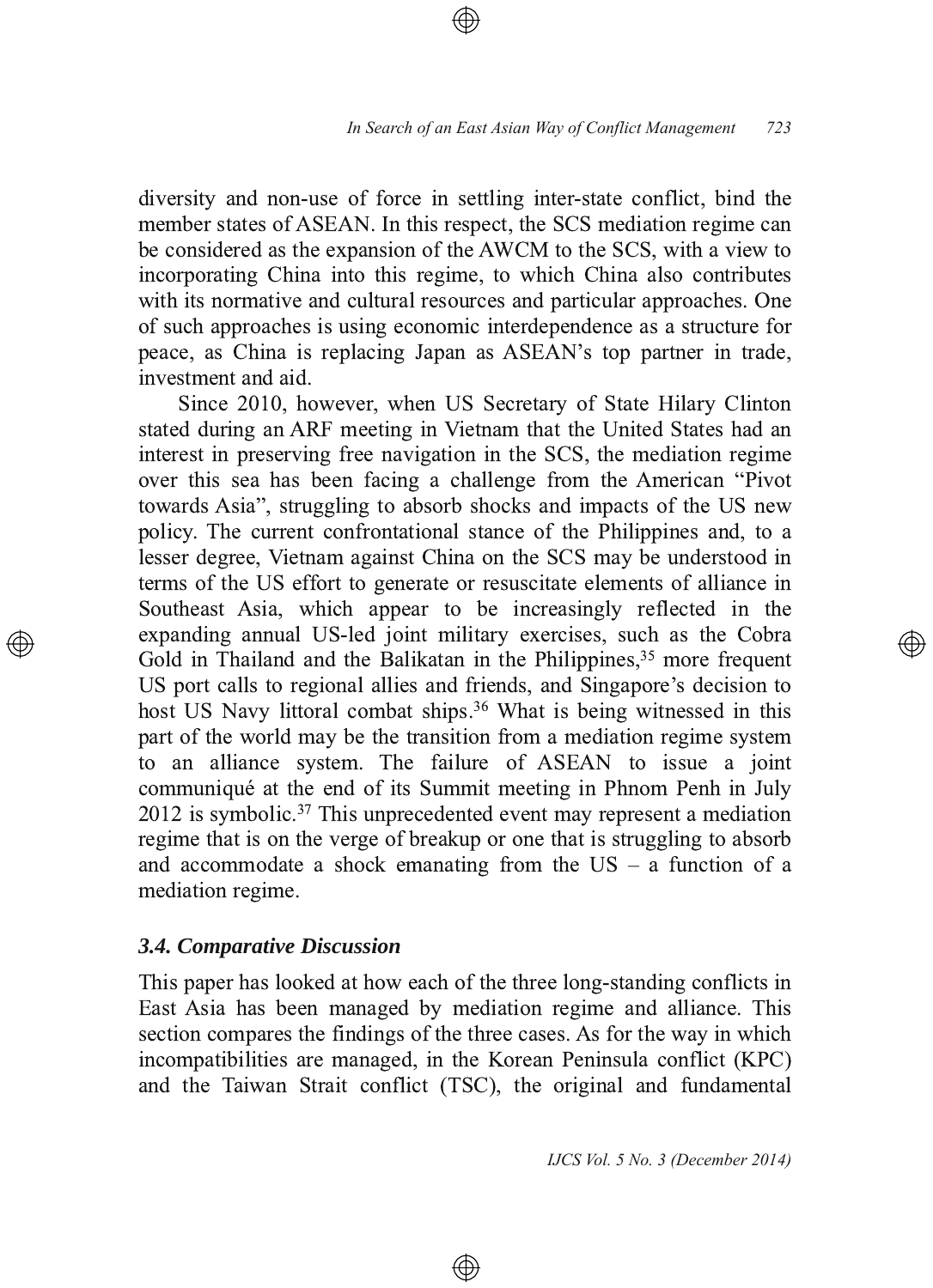incompatibility was maintained for quite some time before it disappeared (KPC) or transformed (TSC), while in the South China Sea conflict (SCSC), it has persisted until now. The fundamental incompatibility was largely managed by deterrence generated from an alliance system in the KPC, first by deterrence but increasingly by selfrestraint generated from a mediation regime system in the TSC and, to a large degree, by self-restraint in the SCSC. These different ways may be understood by taking into account the Cold War, changes in US-China relations and the regional presence of the US.

An interesting feature in the KPC is that although the original fundamental incompatibility has disappeared and any new fundamental incompatibility has yet to emerge, actors, especially the DPRK, the ROK (under the Lee Myung-Bak government) and the US, still behave like alliance actors ( $\angle$ As). On the other hand, in the TSC, all actors, i.e., the PRC, the ROK and the US, largely conduct themselves as mediation regime actors (MRAs) at least for now. In this conflict, the new fundamental incompatibility is the one arising from Taiwan's ethnic nationalism, which however seems to be put under control effectively by a mediation regime system. In the SCSC, China has been, to a considerable degree, socialized in the ASEAN Way of conflict management, and so all actors more or less conduct themselves as MRAs, except for the US who apparently behaves as an AA and seemingly aims to nudge some ASEAN actors to behave in the same way. Actually, changes in the role of the US in each conflict are telling: In the KPC, it changed from an AA to an MRA and currently may be poised to be an AA again. In the TSC, it changed from an AA to an MRA, and currently seems to remain so. In the SCSC, the US was absent as an actor in the beginning, but is currently poised to be an AA as a new comer  $38$ 

্⊕

Whether in an alliance system or a mediation regime system, the fundamental incompatibilities have been managed well in all three cases. In the former system, deterrence created spaces for the parties to conflict in which they were able to pursue their own goals or ideals. They were also restrained externally by influential allies who wanted to maintain the balance of power in the region. The latter system, on the other hand,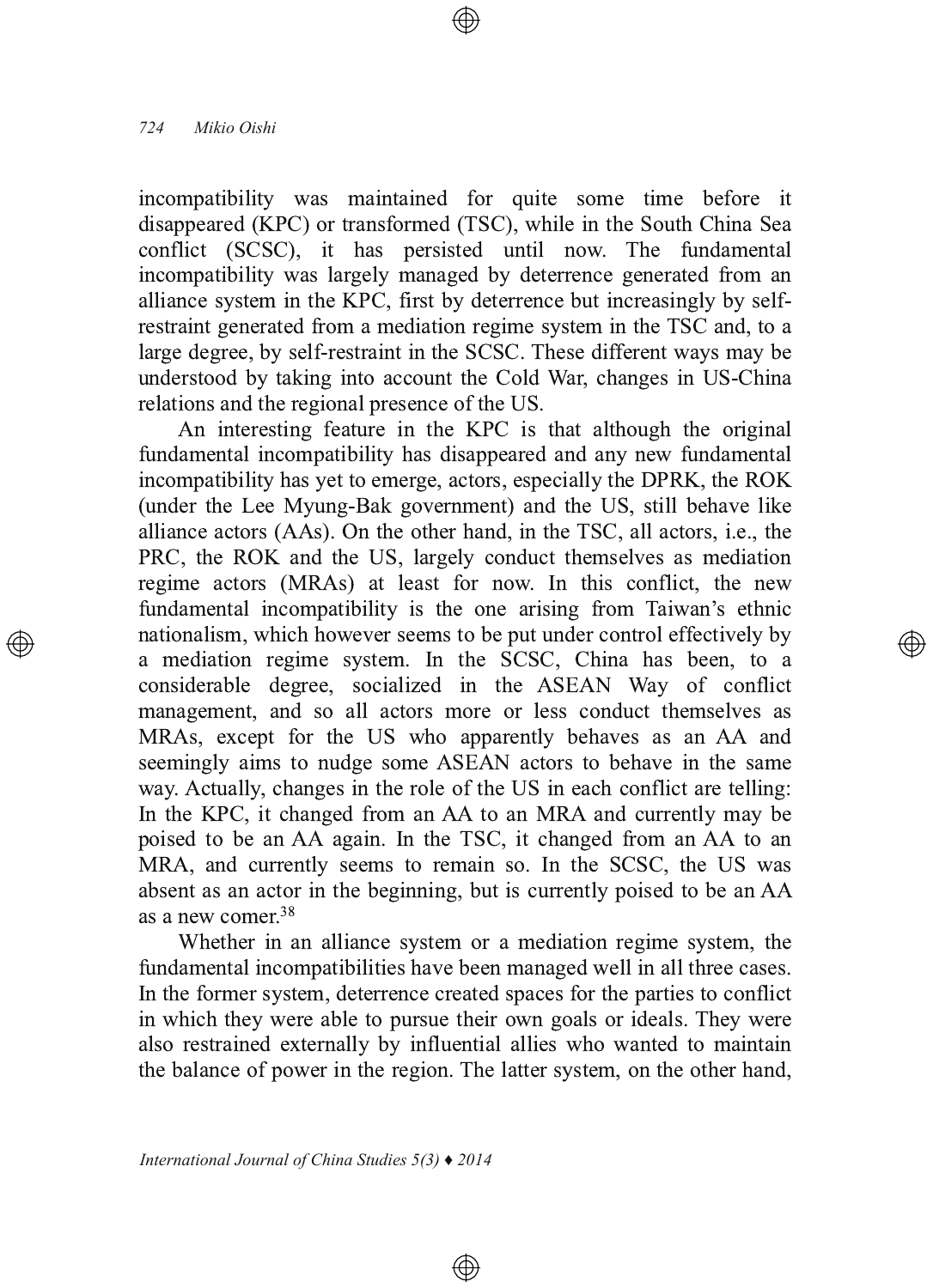has absorbed the fundamental incompatibilities into itself. Although integration between contradicting positions does not take place easily, as the three cases testify, the mediation regime seems to function as a cushion for contradiction so that conflicting positions may not clash directly with each other. This appears to be made possible by setting aside contradictions as if they did not exist or by playing them down as if they were not significant. East Asia's idea of social harmony and its non-confrontational values and norms may be playing a role in such schemes. When arrangements are made so that the contradicting positions may not directly clash with each other, the time is generated in which the contradictions either disappear, are made irrelevant or transform into the ones which may be more amenable to integration or co-existence.

The three cases show the important role of economic measures, especially economic interdependence as an infrastructure for peace, which is a powerful ingredient of a mediation regime. In the KPC, the PRC appears to be determined to ensure the survival of the Kim regime of the North by encouraging the latter's economic development according to the China model and by implementing cross-border joint development projects. Even if other elements of the Korean Peninsula mediation regime, such as norms, principles and rules that numerous agreements and exchanges have produced, cease to be effective, the economic elements provided by China may sustain the mediation regime. This is clearly the case in the TSC, where Taiwan is increasingly part of southern China's regional economic system, which effectively regulates the behaviour of Taiwan as well as mainland China. On the other hand, Southeast Asian countries, including the parties to the SCSC, have tremendously been benefitted from the economic facilities that China has provided for them. The deepening economic interdependence between ASEAN and China appears to control the behaviour of these parties for the maintenance of peace in the SCS.

Alliance systems have played a significant role in the crisis management of the KPC and the TSC with deployment of military deterrence. The US military force may still help in controlling the behaviour of the DPRK as a last resort. It was also effective during the

⊕

*IJCS Vol. 5 No. 3 (December 2014)*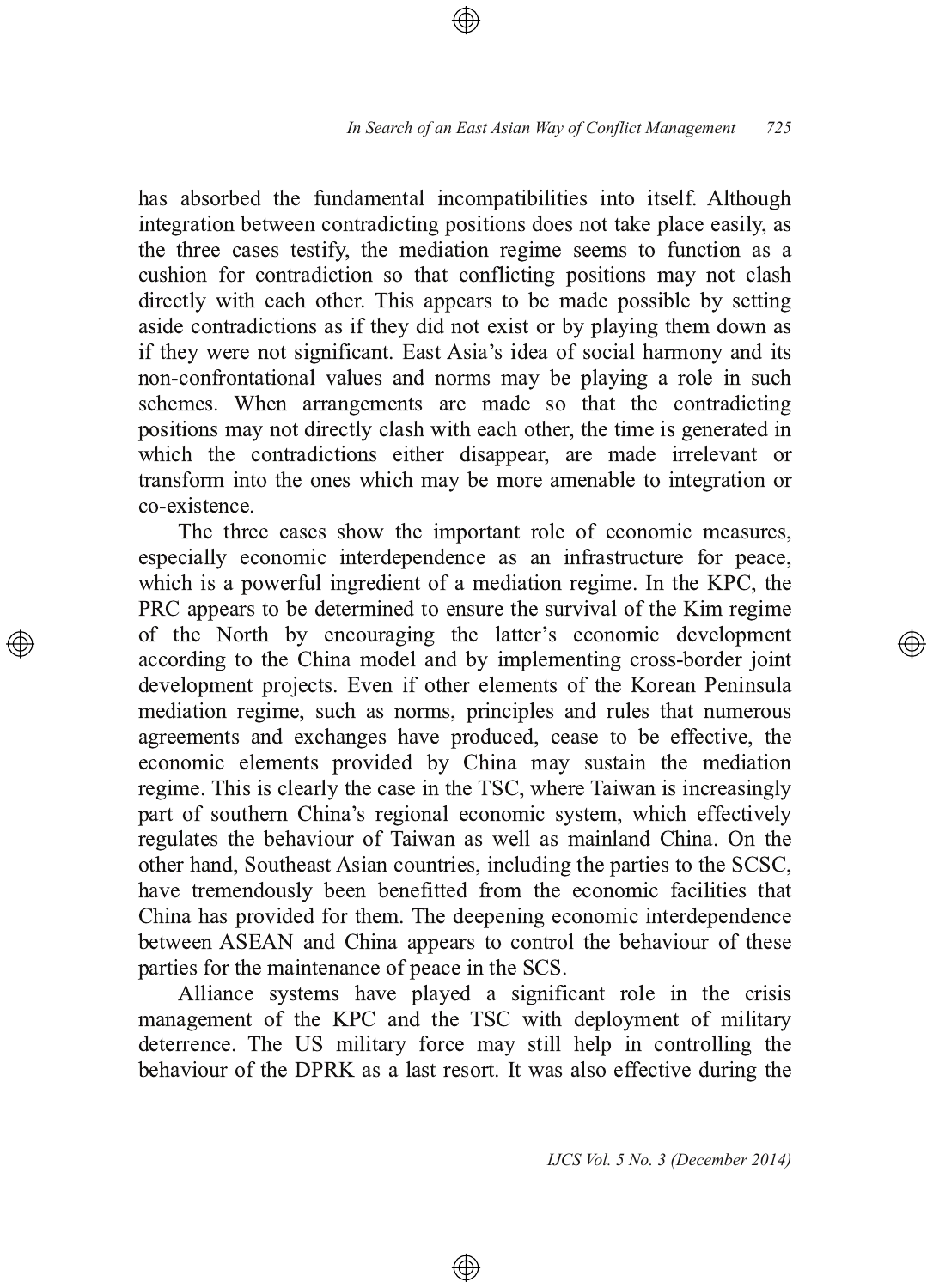1996 Third Taiwan Strait crisis in an era when the Taiwan Strait mediation regime was already in place to a considerable degree. On the other hand, hotlines exist in both the KPC and the TSC. In addition to the existing Red Cross direct communication line at the border village of Panmuniom,  $39$  it has been agreed that a hotline connecting military chiefs of China and South Korea be installed.<sup>40</sup> Across the Taiwan Strait, there is a hotline between PRC's Association for Relations Across the Taiwan Straits and Taiwan's Straits Exchange Foundation.<sup>41</sup> It is expected that such hot lines enhance the crisis management mechanisms within the two mediation regimes. On the other hand, in the SCSC, there are already several mechanisms for crisis management, such as "Code" for Unalerted Encounters at Sea" (CUES) and political and military hotlines among the actors.<sup>42</sup> However, in view of current disputes over the sea and rising tension, it is vital to install a more comprehensive system of crisis management to the SCS mediation regime.

### **4. Conclusion**

This paper looked at the management of the three long-standing conflicts in East Asia, using the theoretical lens of mediation regime and hybrid system. Several ways for a mediation regime to absorb or accommodate to contradictions of conflict for eventual integration or co-existence of incompatible positions have been identified. These results cannot be achieved easily, and so the mechanisms to prevent the contracting positions from directly clashing with each other are important. Focusing on actors, a mediation regime is expected to regulate their behaviour so that they may not act in mutually damaging manners. In this respect, a mediation regime provides norms, values and rules, which are expected to bind and control these actors. The notion of "appropriate conduct in a particular situation", the idea influential among Asian actors in particular, may account for their effectiveness.

্⊕

It seems that a mediation regime can co-exist with an alliance and that they can jointly contribute to conflict management, although relations between them are not static but dynamic: it may be difficult to maintain the status quo in the relations. The two-way transition between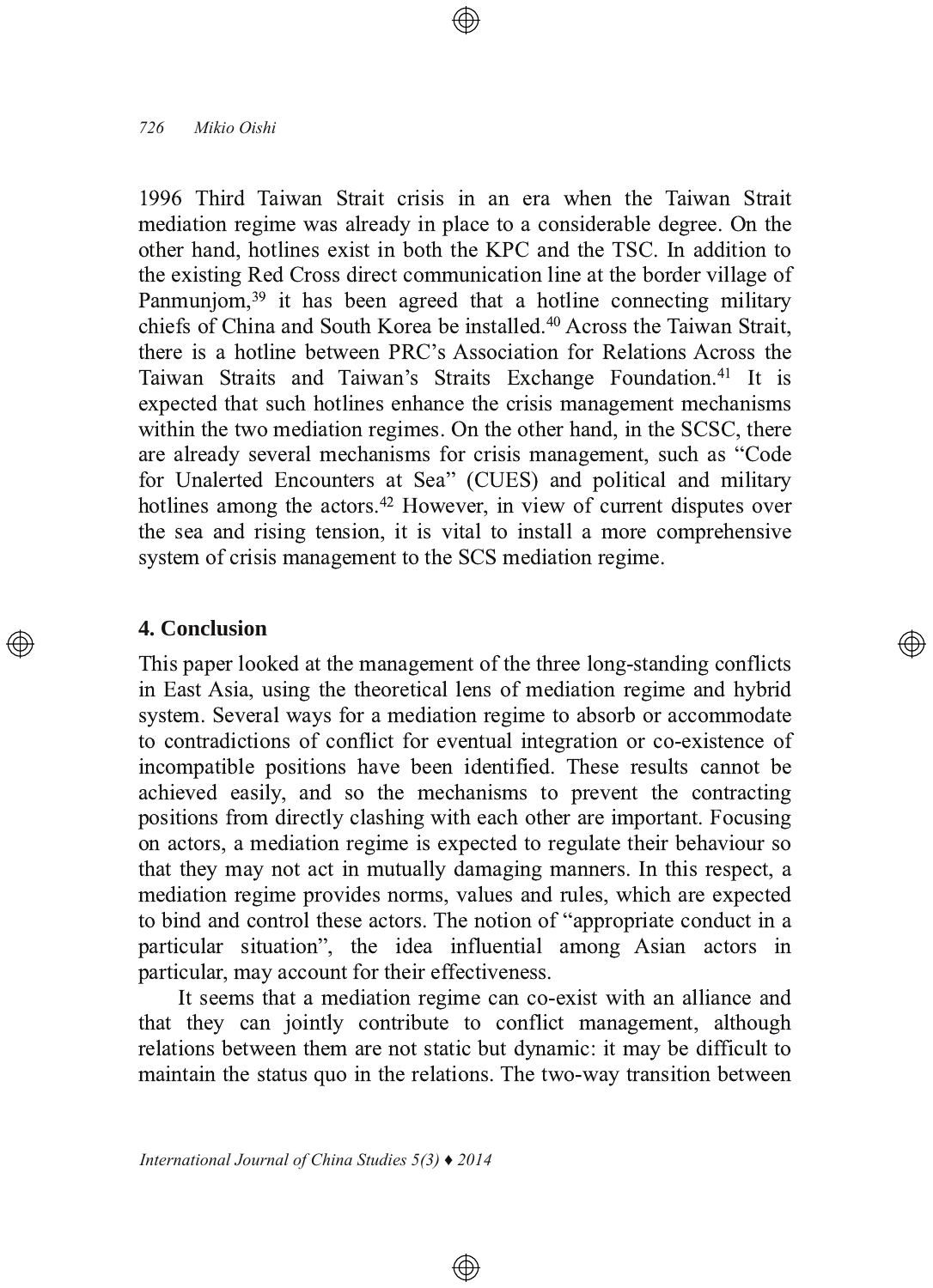a mediation regime system and an alliance system and the concept of a hybrid system in perpetual transition phases may capture the basic nature of managing the three long-standing conflicts, which appear to emanate an East Asian Way of conflict management.

### **Notes**

- <sup>+</sup> An earlier version of this paper was presented at the International Conference on "China, ASEAN and the Changing Context of East Asian Regionalism", jointly organized by the Institute of China Studies (University of Malaya), Research School of Southeast Asian Studies (Xiamen University), Department of International Relations (Changwon National University) and Asia-Europe Institute (University of Malaya) on 5-6 December 2012 at the Institute of Graduate Studies, University of Malaya, Kuala Lumpur, Malaysia.
- \* Dr Mikio Oishi  $\pm \hat{A}$  # $\pm \hat{B}$  is an Associate Professor at the Institute of Asian Studies and the Academy of Brunei Studies, Universiti Brunei Darussalam. He was educated at Kyoto University and received an M.A. in peace studies and a Ph.D. in conflict resolution at the Centre for Conflict Resolution, University of Bradford. Before moving to Universiti Brunei Darussalam, he had been involved in research projects at the National Centre for Peace and Conflict Studies, University of Otago, and taught at University of Canterbury, New Zealand, and Universiti Malaysia Sarawak. His current research interests include: the new ASEAN Way of conflict management; managing territorial disputes in East Asia including Southeast Asia; the Shanghai Cooperation Organisation as a conflict management regime; and the *Pax Sinica* (peace by China). Among his recent publications are: *International Conflict in the Asia-Pacific* (Routledge 2010, with Jacob Bercovitch) and Managing Conflict in *Economic Development* #' - *Email: mikio.oishi@ubd.edu.bn*
- $1.$ Stein Tønnersson, "What is it that best explains the East Asian peace since 1979?: A Call for a research agenda", Asian Perspective, Vol. 33, No. 1  $(2009)$ , pp. 126-127.
- 2. Jacob Bercovitch and Mikio Oishi, *International conflict in the Asia-Pacific: Patterns, consequences and management, Oxon: Routledge, 2010,* pp. 149-56.
- 3. Stephen D. Krasner, "Structural causes and regime consequences: Regimes as intervening variables", in Stephen D. Krasner (ed.), International

⊕

*IJCS Vol. 5 No. 3 (December 2014)*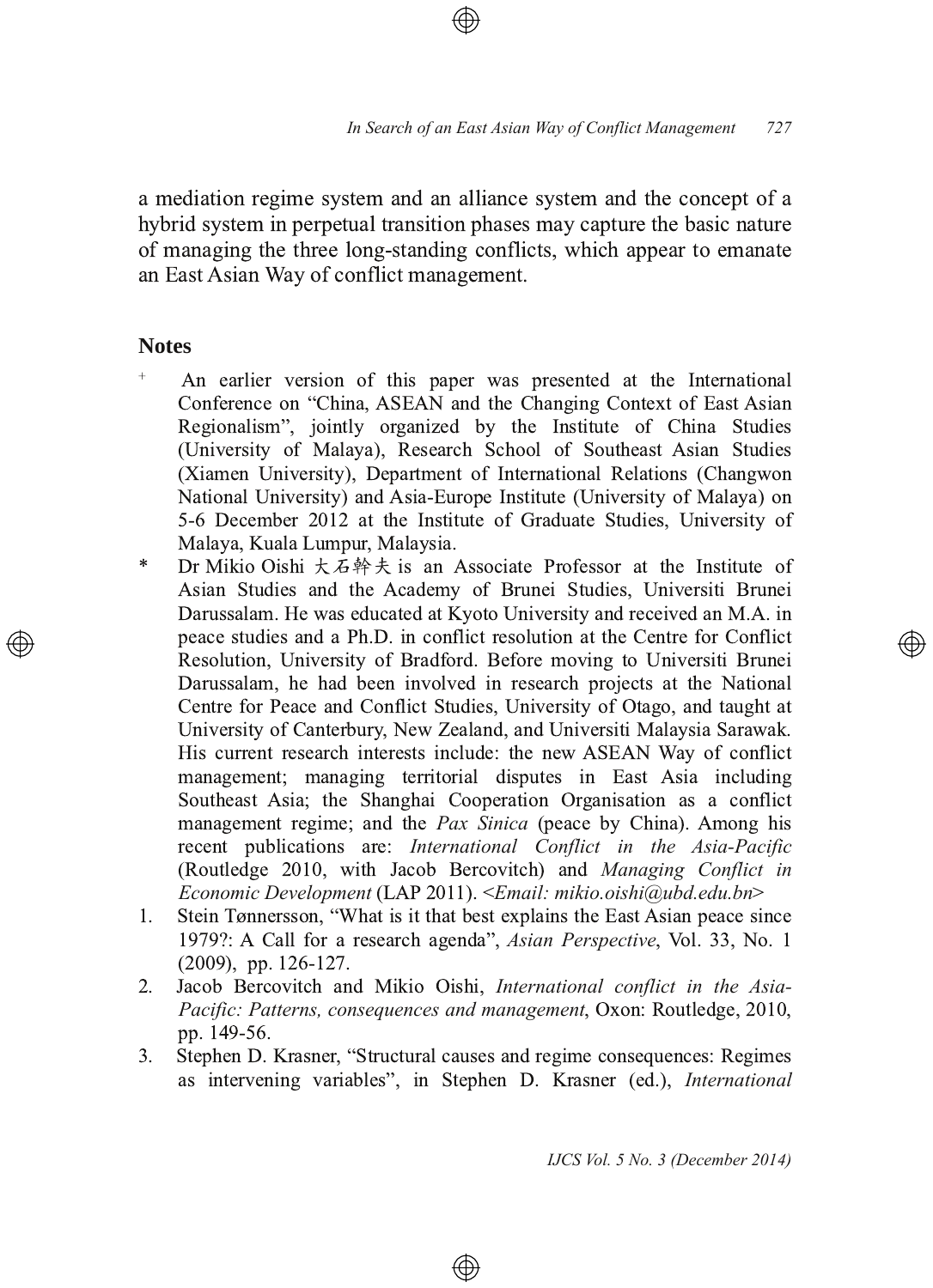regimes, Ithaca: Cornell University Press, 1983, p. 1.

- Andreas Hasenclever, Peter Mayer and Volker Rittberger, Theories of  $4<sup>1</sup>$ international regimes, New York: Cambridge University Press, 1997, p. 163.
- $5<sub>1</sub>$ Friedrich V. Kratochwil and John Gerard Ruggie, "International organization: A state of the art on an art of the state", *International* Organization, Vol. 40, No. 4 (1986), p. 764.
- Integration and co-existence represent two ways to peacefully address 6. incompatibility between the positions that the parties to conflict take. In integration, incompatibility disappears when either or both of the parties change their positions into the ones that do not contradict with each other. This change is carried out in such a way that both parties' underlying interests are satisfied through this adjustment. This approach has been developed mostly at Western research centres, represented, among others, by John Burton, Conflict: Resolution and provention, London: Macmillan, 1990. In co-existence, on the other hand, there is still incompatibility due to the presence of contradicting positions. However, they are managed in such a way that they can co-exist with each other and do not cause a crisis between the parties, like solder joining pieces of metal together. It would be an interesting research agenda to investigate how this co-existence is achieved in different cases, as such an endeavour would reflect a new approach to incompatibility management, having been insufficiently investigated so far.
- Kai He, "Institutional balancing and international relations  $7<sub>1</sub>$ theory: Economic interdependence and balance of power strategies in Southeast Asia", European Journal of International Relations, Vol. 14, No. 3 (2008), pp. 492-97.
- 8. Jacob Bercovitch, Kamarulzaman Askandar and Mikio Oishi, "The ASEAN way of conflict management: Old patterns and new trends", Asian Journal of Political Science, Vol. 10 (2002), pp. 30-31.
- 9. For the concept of security complex, see Barry Buzan, People, states and fear: The national security problem in international relations, Chapel Hill: University of North Carolina Press, 1983, pp. 105-15.
- 10. Celeste A. Wallander and Robert O. Keohane, "Risk, threat and security institutions", in Robert O. Keohane (ed.), *Power and governance in a* partially globalized world, New York: Routledge, 2002, pp. 88-89, pp. 104-109.

 $\bigoplus$ 

- 11. Bercovitch and Oishi, op. cit., pp. 47-51.
- 12. *Ibid., op. cit., pp.* 51-57.

International Journal of China Studies  $5(3)$   $\blacklozenge$  2014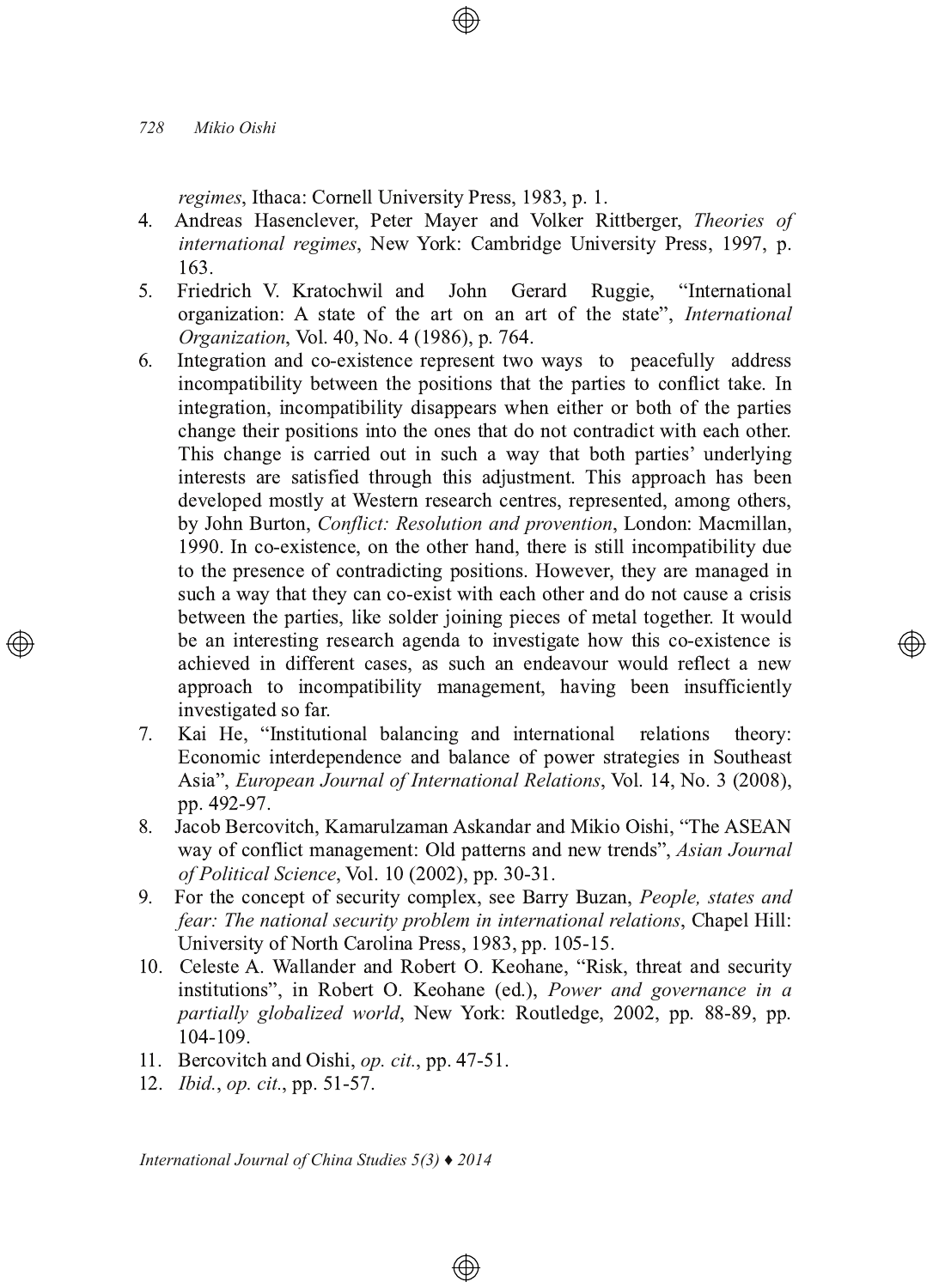- 13. *Ibid.*, *op. cit.*, pp. 60-72.
- 14. Ian Storey, *Southeast Asia and the rise of China: The search for security*, Oxon: Routledge 2011, p. 40, pp. 42-43.
- 15. Blain Harden, "Overtures to China may signal opening of North Korea's economy", *Washington Post*, 2nd April 2010, *http://www.washingtonpost. com/wp-dyn/content/article/2010/04/01/AR2010040101244\_pf.html* (accessed 23rd April 2011); "N. Korea, China grow ever closer", Chosunilbo, 21st October 2010, http://english.chosun.com/site/data/html\_ dir/2010/10/21/2010102101079.html (accessed 23rd April 2011); Russell Hsiao, "Strategic implications of China's access to the Rajin Port", China *Brief*, Vol. 10, No. 2 (2010), pp.1-3
- 16. Bercovitch and Oishi, *op. cit.*, p. 48, pp. 58-59.
- 17. "China urges early six-party talks", Xinhua, 13th September 2012, *http://www.chinadaily.com.cn/world/2012-09/13/content\_15755155.htm* (accessed 4th November 2012) .
- 18. Chung-in Moon, "The six-party talks and building a nuclear-free Northeast Asia", *East Asia Forum*, 20th May 2012, *http://www.eastasiaforum.org/ 2012/05/20/the-six-party-talks-and-implications-for-a-northeast-asia-nucle ar-weapons-free-zone/* (accessed 4th November 2012) l,
- 19. Bercovitch and Oishi, op. cit., pp. 79-80.
- 20. *Ibid.*, p. 80; pp. 89-90.
- 21. *Ibid.*, pp. 80-85; p. 92-93.
- 22. *Ibid.*, p. 83.
- 23. *Ibid.*, pp. 84-86.
- 24. *Ibid.*, pp.85-86.
- 25. Bonnie S. Glaser, "U.S.-China-Taiwan relations in the run-up to 2012 elections in Taiwan and the U.S. and leadership transition in China", Center for Strategic & International Studies (CSIS), 1st August 2011, *http://csis.org/files/publication/Glaser%20US-Taiwan-China%20Carnegie* %207-7-11.pdf (accessed 4th November 2012), p. 8.
- 26. "Shanghai Communiqué", 28th February 1972, http://www.taiwandocu ments.org/communique01.htm (accessed 4th November 2012)  $\overline{\phantom{a}}$
- 27. Glaser, *op. cit.*, pp. 4-5.
- 28. "China protests US arms sales, warns of 'serious' impact", *Bangkok Post*, 30th January 2010, http://www.bangkokpost.com/news/local/166963/ (accessed 23rd April 2011) .
- 29. Taiwan is also a party to the SCS conflict, but it has basically the same claim over sovereignty issue of the SCS and in recent years, it keeps a rather low profile in this conflict.

⊕

*IJCS Vol. 5 No. 3 (December 2014)*

</u>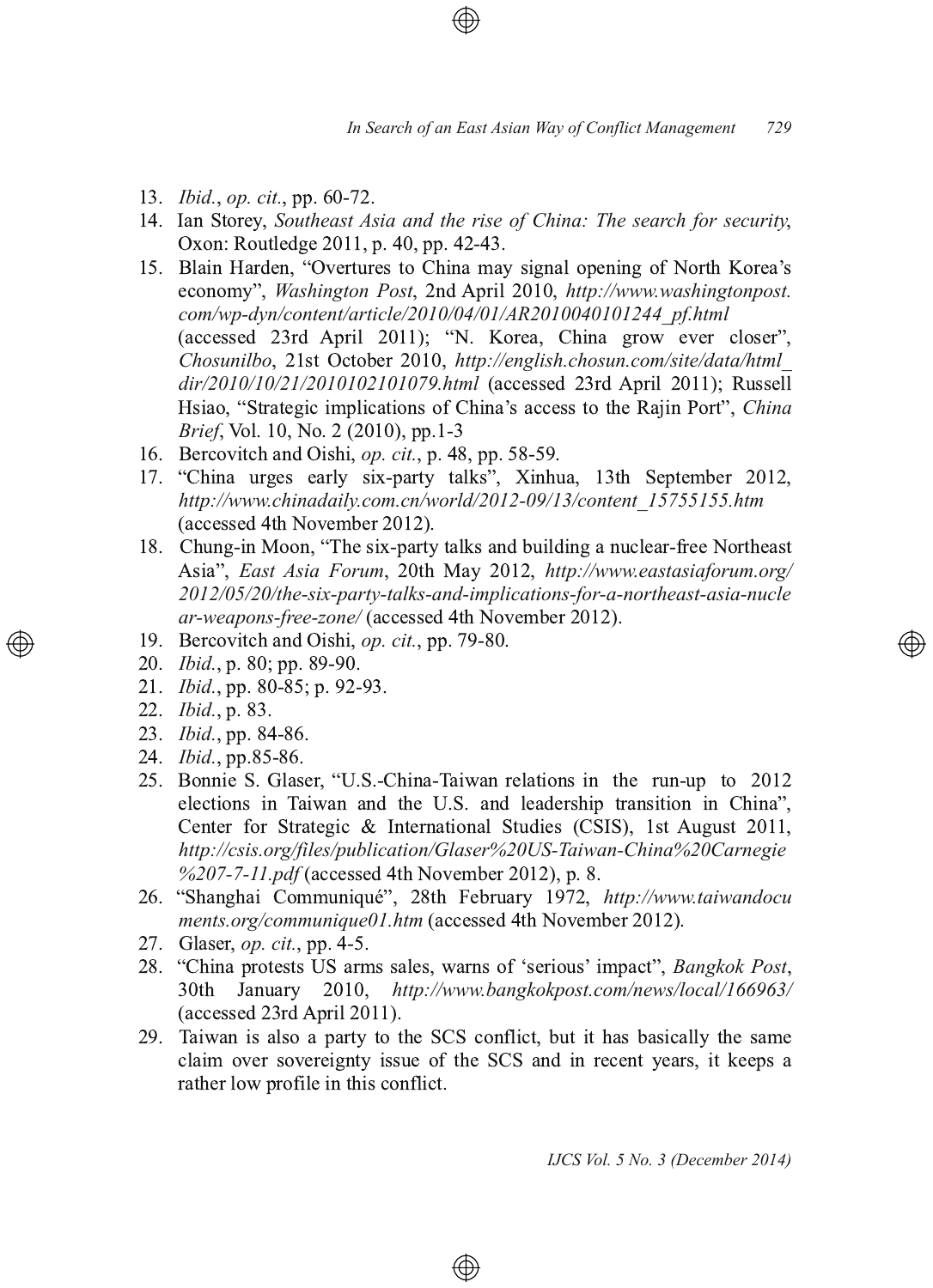- 30. Bercovitch and Oishi, *op. cit.*, pp. 101-102.
- 31. *Ibid.*, pp. 104-106.
- 32. *Ibid.*, pp. 106-13.
- 33. *Ibid.*, pp. 113-16.
- 34. Bercovitch, Askandar and Oishi, *op. cit.*, pp. 22-24.
- 35. Yang Dingdu, "What is the purpose of Cobra Gold?", Xinhua, 8th February 2012. *http://news.xinhuanet.com/english/indepth/2012-* 02/08/c<sup>2</sup>131399162.htm (accessed 20th February 2); Francis Mangosing, "Balikatan 2012 includes participants from ASEAN, other partner nations", *Inquirer Global Nation*, 7th March 2012. *http://globalnation.inquirer.net/27477/balikatan-2012-includes*participants-from-asean-other-partner-nations/ (accessed 15th March 2012) .
- 36. Marcus Weisgerber, "Singapore will now host 4 littoral combat ships", *Navy Times, 2nd June 2012, http://www.navytimes.com/news/2012/06/navy* -singapore-host-4-littoral-combat-ships-060212d/ (accessed 5th November 2012) .
- 37. Saifulbahri Ismail, "ASEAN Summit fails to agree on concluding joint statement", Asia Pacific News, 13th July 2012, http://www.chan *nelnewsasia.com/stories/southeastasia/view/1213369/1/.html* (accessed 5th November 2012) <sup>-</sup>

⊕

- 38. In this sense, a challenge for the SCS mediation regime is to transform the US from an AA to an MRA by socializing it into the ASEAN Way of conflict management.
- 39. "Koreas restore cross-border hotline", Al Jazeera, 12th January 2011, http: *//www.aljazeera.com/news/asia-pacific/2011/01/201111261739636565.html* (accessed 5th November 2012) .
- 40. "S. Korea, China plan hotline between defense chiefs", Agence France-Presse, 31st July 2012, http://www.defensenews.com/article/20120731/DE *FREG03/307310004/S-Korea-China-Plan-Hotline-Between-Defense-Chiefs* (accessed 5th November 2012) 1
- 41. Ian Jeffries, Political developments in contemporary China: A guide, Oxon: Routledge, 2010, p. 112.
- 42. Bonnie S. Glaser, "Armed clash in the South China Sea", *Contingency* Planning Memorandum No. 14, Council on Foreign Relations, April 2012, pp. 5-6.

⊕

*International Journal of China Studies 5(3) ♦ 2014*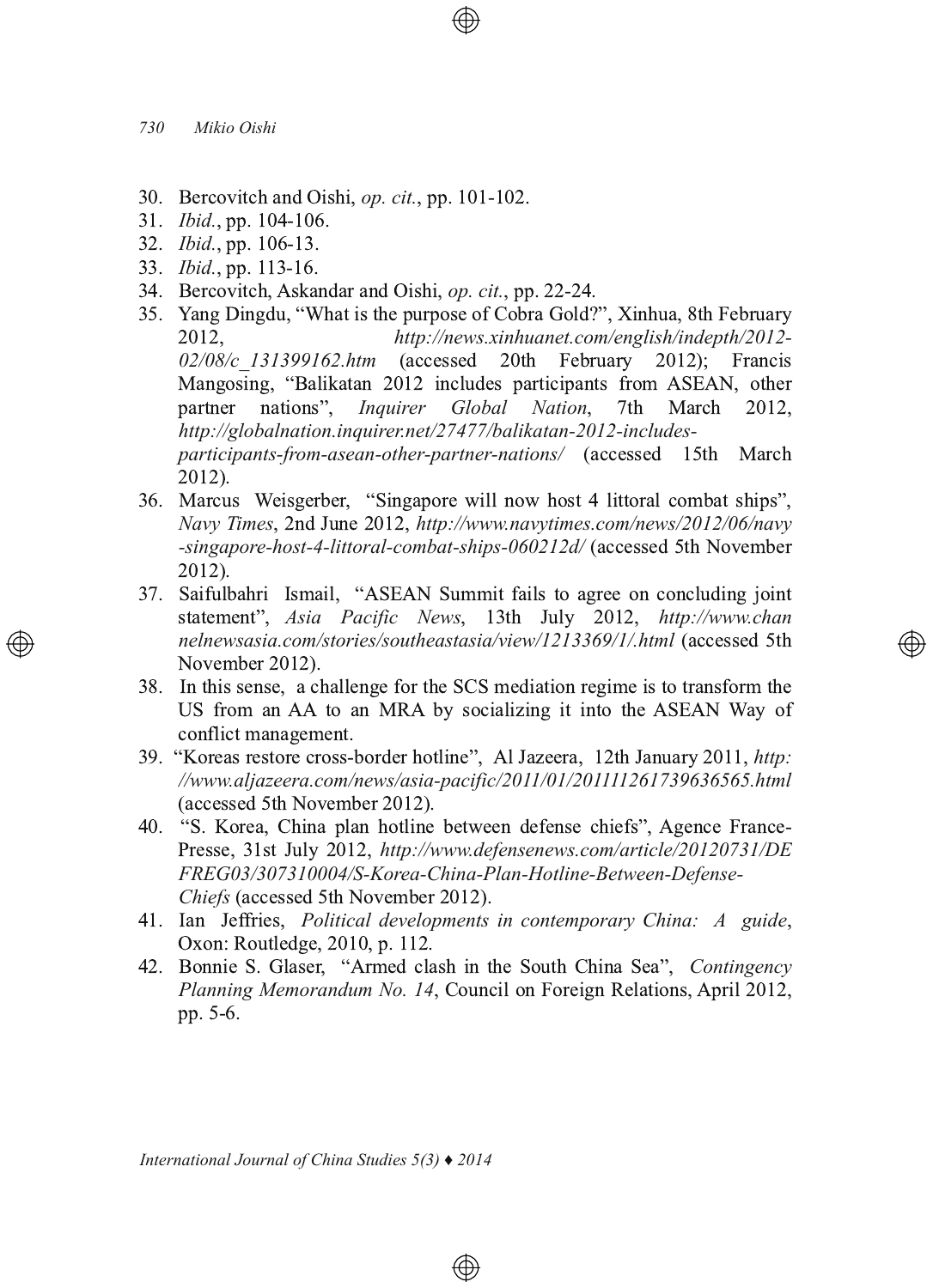### **References**

- Bercovitch, Jacob, Kamarulzaman Askandar and Mikio Oishi (2002). The ASEAN way of conflict management: Old patterns and new trends. *Asian Journal of Political Science, Vol. 10, No. 2, pp. 21-42.*
- Bercovitch, Jacob and Mikio, Oishi (2010). *International conflict in the Asia-Pacific: Patterns, consequences and management, London: Routledge,*
- Burton, John (1990). *Conflict: Resolution and provention*. London: Macmillan.
- Buzan, Barry (1983). People, states and fear: The national security problem in *international relations.* Chapel Hill: University of North Carolina Press.
- Hasenclever, Andreas, Peter Mayer and Volker Rittberger (1997). *Theories of international regimes.* New York: Cambridge University Press.
- He, Kai (2008). Institutional balancing and international relations theory: Economic interdependence and balance of power strategies in Southeast Asia. *European Journal of International Relations*, Vol. 14, No. 3, pp. 489-513.
- Hsiao, Russell (2010). Strategic implications of China's access to the Rajin Port. *China Brief*, Vol. 10, No. 2, pp. 1-3.
- Keohane, Robert O. (ed.) (2002). *Power and governance in a partially* globalized world. New York: Routledge.
- Kratochwil, Friedrich V. and John Gerard Ruggie (1986). International organization: A state of the art on an art of the state. *International Organization*, Vol. 40, No. 4, pp. 753-775.
- Krasner, Stephen D. (ed.) (1983a). *International regimes*. Ithaca: Cornell University Press.
- Krasner, Stephen D. (1983b). Structural causes and regime consequences: Regimes as intervening variables. In: Stephen D. Krasner (ed.), ١, *International regimes. Ithaca: Cornell University Press, pp. 1-22.*
- Storey, Ian (2011). Southeast Asia and the rise of China: The search for security. London: Routledge.
- Tønnersson, Stein (2009). What is it that best explains the East Asian peace since 1979?: A call for a research agenda. Asian Perspective, Vol. 33, No. 1, pp. 111-136.
- Wallander, Celeste A. and Robert O. Keohane (2002). Risk, threat and security institutions. In: Robert O. Keohane (ed.), Power and governance in a *partially globalized world*. New York: Routledge, pp. 88-113.

⊕

*IJCS Vol. 5 No. 3 (December 2014)*

Ð)